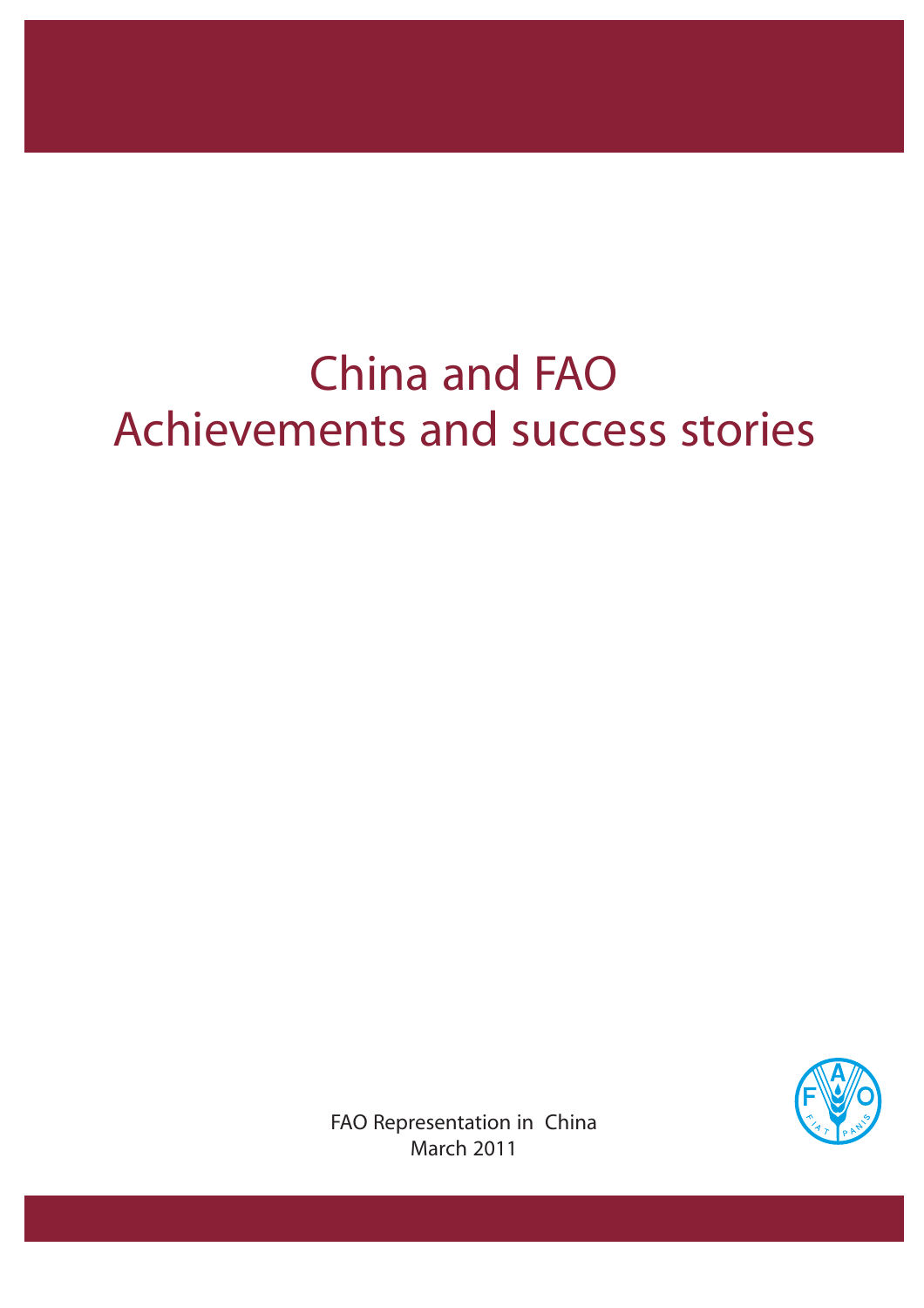The designations employed and the presentation of material in this information product do not imply the expression of any opinion whatsoever on the part of the Food and Agriculture Organization of the United Nations (FAO) concerning the legal or development status of any country, territory, city or area or of its authorities, or concerning the delimitation of its frontiers or boundaries. The mention of specific companies or products of manufacturers, whether or not these have been patented, does not imply that these have been endorsed or recommended by FAO in preference to others of a similar nature that are not mentioned.

All rights reserved. Reproduction and dissemination of material in this information product for educational or other non-commercial purposes are authorized without any prior written permission from the copyright holders provided the source is fully acknowledged. Reproduction of material in this information product for resale or other commercial purposes is prohibited without written permission of the copyright holders. Applications for such permission should be addressed to: Chief

Electronic Publishing Policy and Support Branch Communication Division FAO Viale delle Terme di Caracalla, 00153 Rome, Italy or by e-mail to: copyright@fao.org

© FAO 2011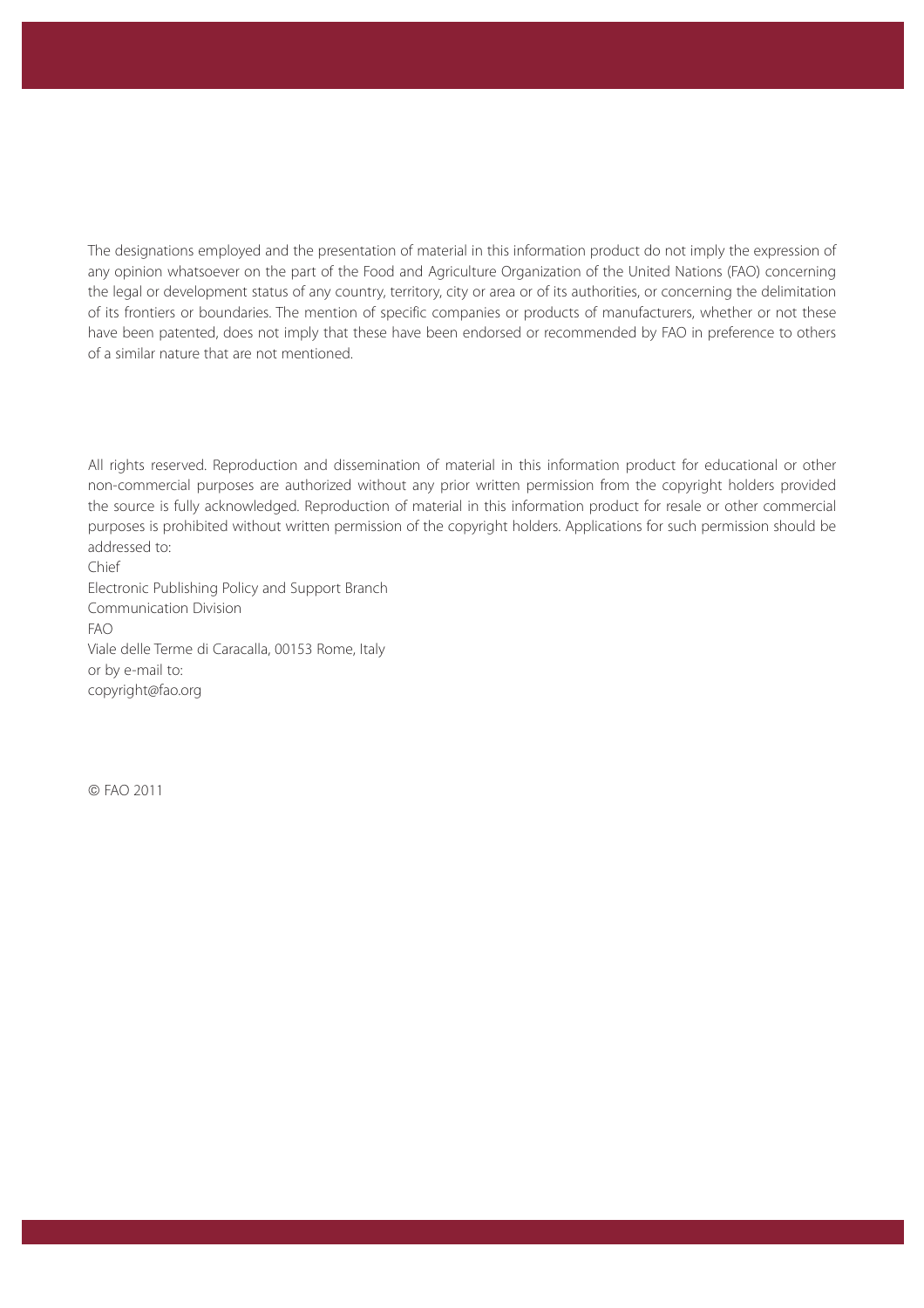# Introduction

Thina is one of the founding members of FAO. After resuming membership in 1973 China has had a seat on the FAO Council and maintains close cooperation in the domain of food and agriculture development.

In 1983, an FAO Representative Office was established in China, not long after the country entered an important era of reform and opening-up.

Over the past three decades, FAO has invested approximately US\$221 million to support over 400 field projects in China that have covered a majority of the country's prioritized agriculture development areas and targeted tens of millions of beneficiaries across the vast and diverse country.

Alongside this process, FAO has contributed to, and witnessed China's tremendous achievement in successfully feeding 21 percent of the world's population with only 9 percent of the arable land and 6 percent of the freshwater.

Entering the new century, significant changes have taken place in international politics and economics, and China has achieved rapid development in its agricultural sector and rural areas. In addition to continuous provision of needed assistance, FAO has started to fully exploit China's successful experience in support of food security through the south-south cooperation initiative.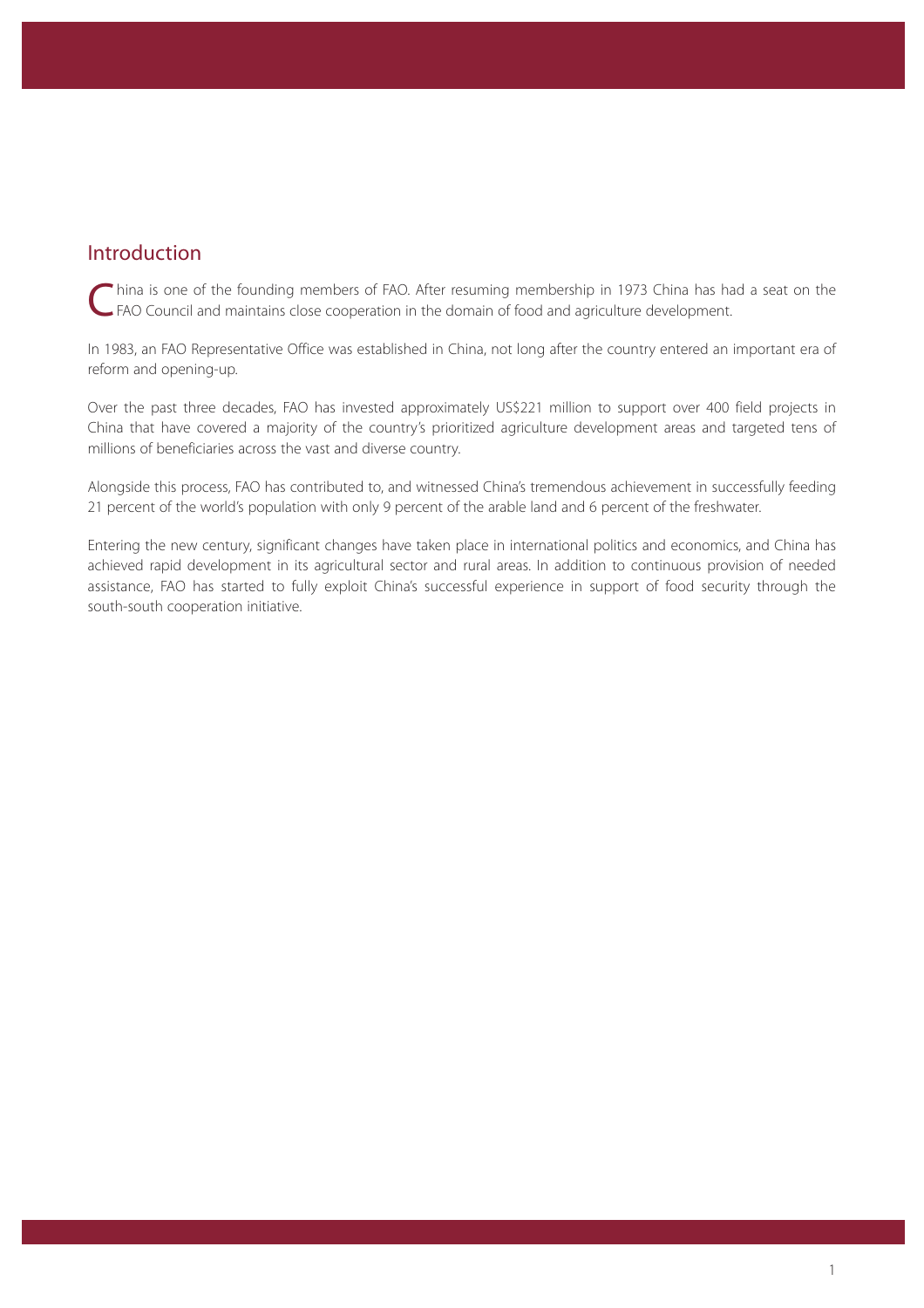# 1. Analytical summary

Ith a mandate to build a world free from hunger, FAO's activities in China have focused on four main areas: putting information within reach, sharing policy expertise, providing a meeting place for nations and bringing knowledge to the field. FAO's work in China has been in all four areas.

#### 1.1 Putting information within reach

FAO through its statistical instruments collects and gathers information and dynamics of food and agricultural development in China. Channelled through diversified media, the knowledge network built by FAO provides China with a global picture of food and agricultural development that assists the nation to foster better response and decision-making alongside international agriculture development.



#### 1.2 Sharing policy expertise

By means of policy assistance and policy studies, FAO has been actively promoting the Special Programme for Food Security in the country and encouraging the formulation of the Country Programming Framework (previously known as the National Mid-term Priority Framework). In the face of emerging issues that require global



collaboration and synergy, such as climate change and Highly Pathogenic Avian Influenza, FAO, in close collaboration with other UN agencies, has assisted the country in formulating efficient and effective response policies and strategies.

#### 1.3 Providing a meeting place for nations

FAO has been actively coordinating China's participation in major international meetings, dialogues, and events. As a neutral forum, FAO has invited China's presence at important occasions, including the World Food Summit, and FAO Council meetings. FAO has encouraged China's input in drafting important international treaties and memoranda.



#### 1.4 Bringing knowledge to the field

FAO has sponsored over 400 development projects in the country through the existing project modalities, including the Technical Cooperation Programme (TCP), Government Cooperative Programmes (GCP) and the Unilateral Trust Fund (UTF) programme.

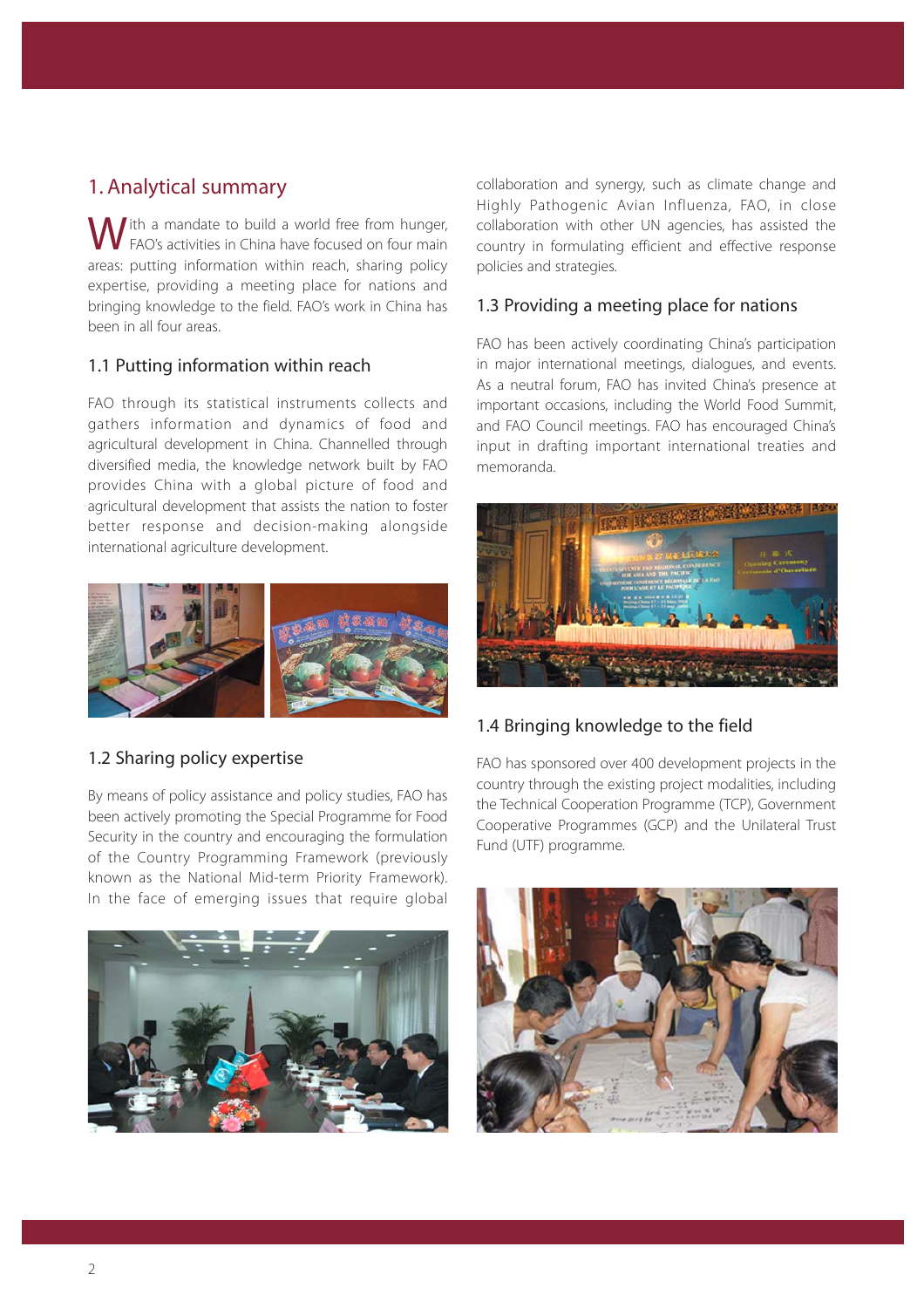## 2. Selected successful FAO programmes

F AO's policy and development assistance to China over the years has covered a wide range of sectors including agriculture, forestry and fisheries. FAO's support has served as a catalyst to bridge technical gaps, build capacity, increase preparedness to respond to climate change and emergencies, enhance south-south cooperation and many others.

#### 2.1 Bridging technical gaps

FAO has assisted China in addressing specific problems in the agriculture, fisheries, livestock and forestry sectors. It has produced tangible and immediate results in the quest for greater food security and long-term changes for sustainable agriculture development. Providing both technical expertise and funding support, FAO has helped identify the most appropriate solutions to the problems faced by the government, national institutions and the beneficiary rural communities.

The following sub-categories illustrate part of the diversity of technical themes and areas of action that FAO has provided to the country over the past three decades: food safety; poverty reduction and livelihood development; nutrition; institutional reform; strengthening of production and support systems in the agricultural, forestry, livestock and fisheries sectors; market access and international trade; management of natural resources; pest and disease prevention and management; and pre-investment activities.

In the agricultural sector, for instance, FAO's support dates back to 1978, before the Representative Office was established, when a study tour was organized focusing on olive production and technology. Over the years, FAO has implemented more than 100 development assistance projects in the agriculture sector, covering balanced fertilization, rice processing, cash-crop development, sustainable farming, integrated pest management, biogas, remote sensing, and beyond. Represented in the following table are some of them.

| <b>Title</b>                                                                                                                                              | Symbol              | <b>EOD</b> | <b>NTE</b> | Budget (\$) |
|-----------------------------------------------------------------------------------------------------------------------------------------------------------|---------------------|------------|------------|-------------|
| Olive Production and Technology (Study Tour)                                                                                                              | <b>TCP/CPR/8801</b> | 1978       | 1978       | 38 500      |
| <b>Biogas Development</b>                                                                                                                                 | CPR/81/003/ /01/12  | 1982       | 1992       | 551 053     |
| Improvement of Grain Post-Production Systems of<br>Small Farms, Sichuan Province                                                                          | <b>TCP/CPR/4556</b> | 1995       | 1997       | 211 500     |
| Collection and Conservation of Chinese Crop<br>Germplasm Resources                                                                                        | <b>TCP/CPR/6613</b> | 1996       | 1997       | 183 000     |
| Production, Post-Harvest Handling and Treatment of<br>Lichi and Longan                                                                                    | <b>TCP/CPR/6717</b> | 1998       | 1999       | 271 000     |
| Improvement of Agricultural Statistics in Asia and<br>Pacific Countries                                                                                   | GCP/RAS/171/JPN     | 1998       | 2003       | 987 772     |
| Integrated Pest Management for Cotton in Asia                                                                                                             | GCP/RAS/164/FC      | 1999       | 2004       | 12 622 541  |
| Integrated Pest Management and Storage of Chestnuts<br>in Xinxian County Henan Province                                                                   | <b>TCP/CPR/8925</b> | 2000       | 2001       | 301 000     |
| Rural Rodent Control in Sichuan Province                                                                                                                  | <b>TCP/CPR/8926</b> | 2000       | 2001       | 231 000     |
| Technical assistance to farmers in konjac seed tuber<br>production and storage in the counties of Qujing City<br>in the Yunnan Province                   | <b>TCP/CPR/3106</b> | 2007       | 2009       | 364 303     |
| Capacity building in improved management of alfalfa<br>in the southern mountainous areas of Ningxia Hui<br>Autonomous Region                              | <b>TCP/CPR/3104</b> | 2007       | 2009       | 410 727     |
| Action Research and Training for Prevention and<br>Management of Actinidia Root Rot Disease among<br>Smallholder Farmers in Leye County, Guangxi Province | <b>TCP/CPR/3301</b> | 2010       | 2012       | 425 000     |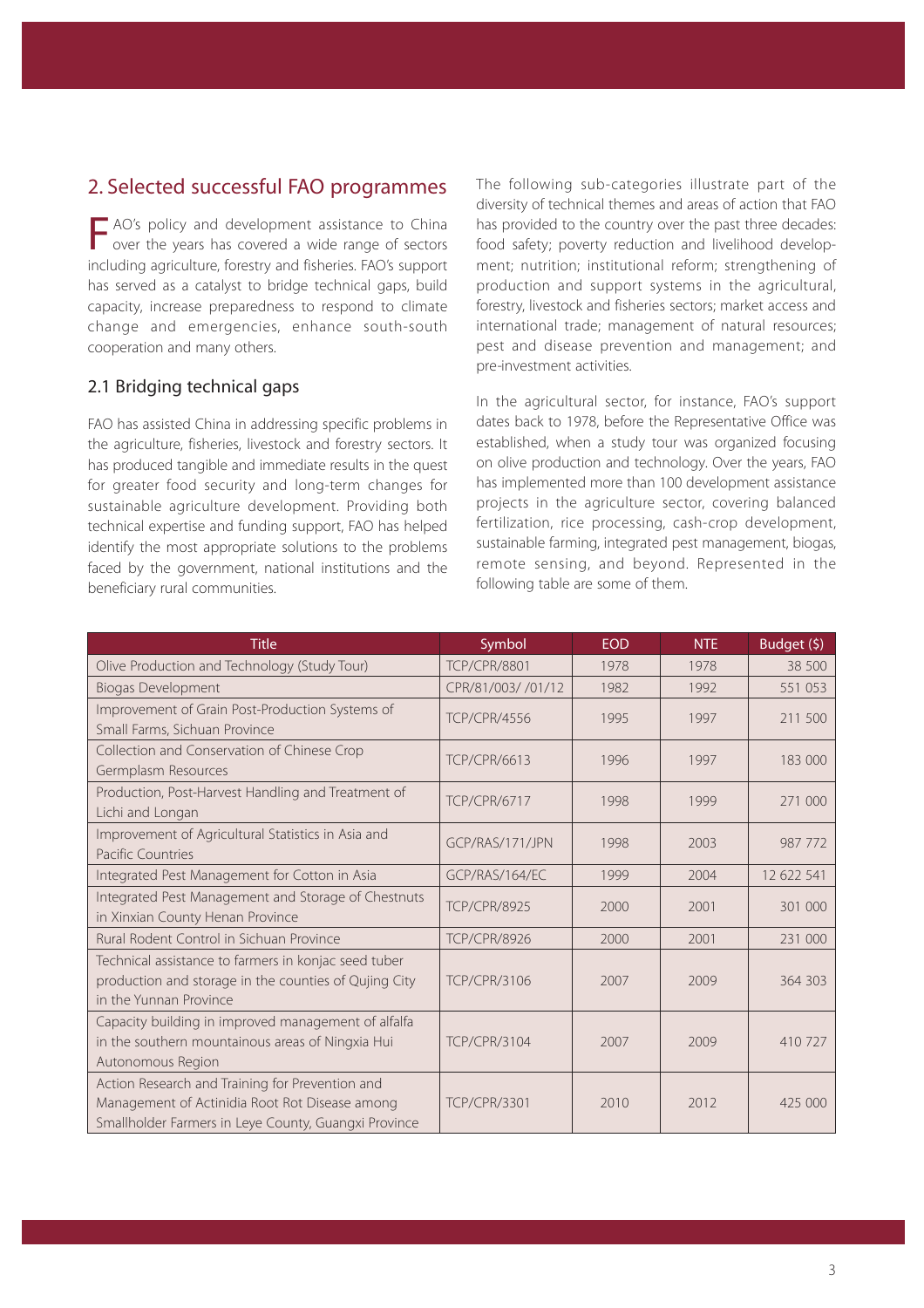As an example, the Straw utilization project in Jiangsu province helped introduce, demonstrate and extend advanced on-farm technologies for efficient straw utilization. As a result, the straw utilization rate in the project area improved, and very few farmers now burn straw or dump it into waterways. Moreover, conservation agriculture as a general concept for sustainable and environmentally friendly crop production has been accepted by many farmers, most technicians and policy makers.





| <b>Title</b>                                                                                                                                | Symbol              | <b>EOD</b> | <b>NTE</b> | Budget (\$) |
|---------------------------------------------------------------------------------------------------------------------------------------------|---------------------|------------|------------|-------------|
| Prawn Culture in Xincun                                                                                                                     | CPR/85/080/ /38/99  | 1987       | 1996       | 15 218      |
| Marine Culture                                                                                                                              | CPR/81/014/ /01/12  | 1988       | 1992       | 692 918     |
| Development of a Pilot Demonstration Plant<br>for Compound Fish Feed                                                                        | <b>TCP/CPR/6760</b> | 1987       | 1989       | 30 250      |
| Fisheries Development in Qinghai Province                                                                                                   | CPR/88/077/ /01/12  | 1988       | 1997       | 1 493 670   |
| Formulation of a Fisheries Development Project, Qinghai                                                                                     | <b>TCP/CPR/7856</b> | 1988       | 1988       | 31 222      |
| Technology at the Reservoir Fisheries Research Institute                                                                                    | <b>TCP/CPR/8960</b> | 1989       | 1991       | 163 000     |
| Oyster Production and Processing in Guangxi                                                                                                 | <b>TCP/CPR/0052</b> | 1990       | 1992       | 325 000     |
| Freshwater Live Fish Storage Techniques in Xiantao,<br>Hubei Province                                                                       | <b>TCP/CPR/2356</b> | 1993       | 1995       | 259 000     |
| Assistance for Responsible Movement of Live Acquatic<br>Animals                                                                             | <b>TCP/RAS/6714</b> | 1997       | 1999       | 345 600     |
| Better management of freshwater aquaculture<br>in Pingjiang County, Hunan Province                                                          | <b>TCP/CPR/3202</b> | 2009       | 2010       | 396 000     |
| Reducing the dependence on the utilization of<br>trash fish/low value fish as feed for aquaculture<br>of marine finfish in the Asian region | <b>TCP/RAS/3203</b> | 2008       | 2011       | 480 000     |

In the project Better management of freshwater aquaculture in Pingjiang, Hunan province, for instance, FAO has provided means and measures to improve production through managing the environment and health, thus increasing opportunities for small farmers to reduce vulnerability. It has had a significant impact on improving aquaculture production and management in Pingjiang county and applied the results in the neighbouring areas.

Food safety is another field in which FAO has provided support. The Strengthening testing capability for food safety project represents one exemplary case. The project is designed to respond to the significant differences in food

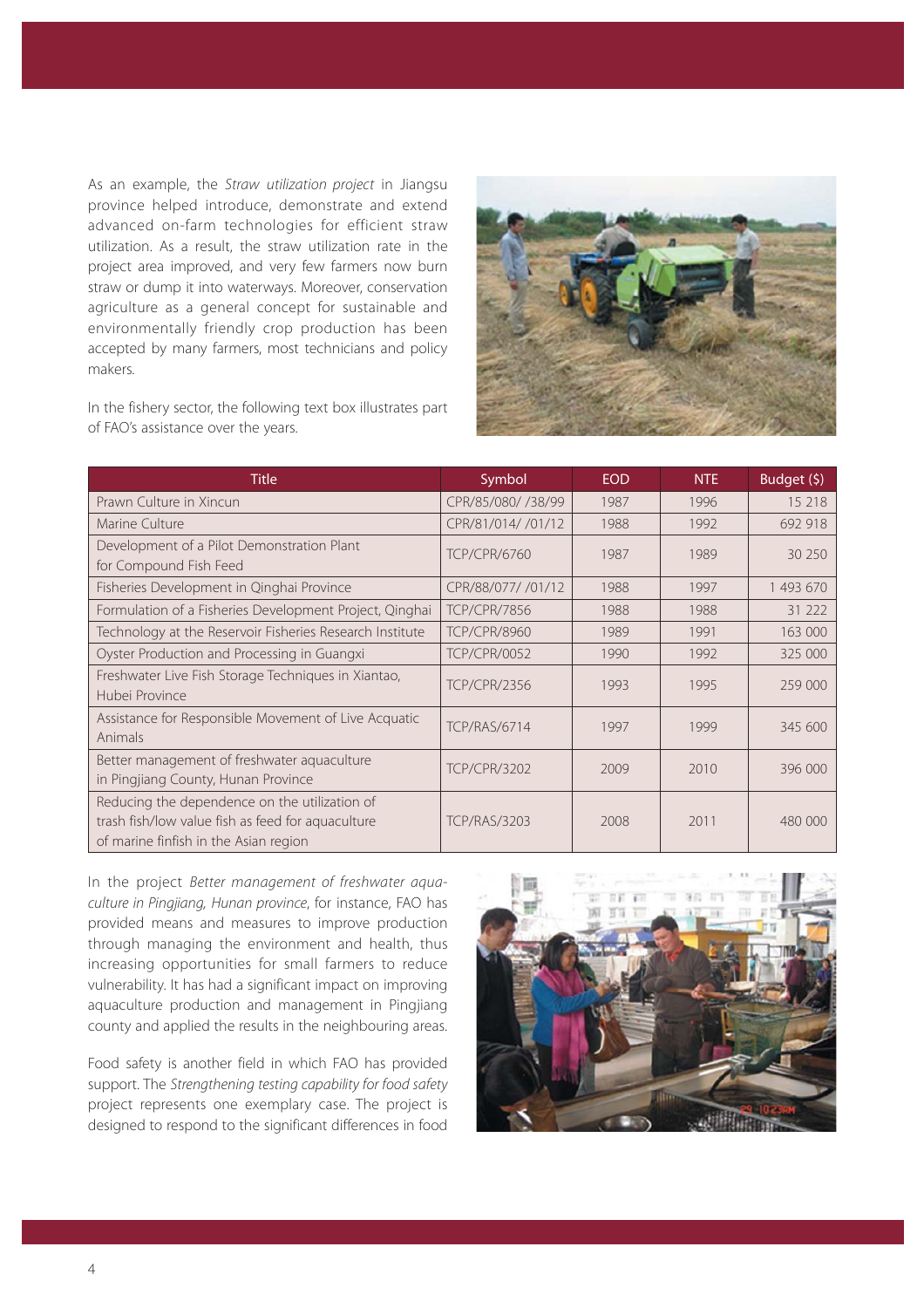safety standards between China and other countries, particularly the industrialized food-importing countries, to improve technical capacity and equipment for pesticide residue analysis in China. This will help provide small and medium enterprises (SMEs), especially in rural areas, with the access to the basic facilities. Reaching a wide range of stakeholders and beneficiaries at the policy level, technical level, enterprise and community level, the development assistance provided through this project and many like it has brought about positive and sustainable impacts to food safety development in China.



#### 2.2 Developing capacity

Capacity development is at the heart of FAO's mandate. It is FAO's vision to strengthen national capacities to achieve goals in food security and agricultural development. As far as the China-FAO relationship is concerned, capacity building has ranked at the top of the agenda of successive agriculture ministers. Capacity building, like gender sensitivity, is considered one of the appraisal criteria in establishing each of the projects in member countries, including China. In addition to these, special projects have been delivered in China, addressing the needs of a broad spectrum of actors in rural communities, in organizations and institutions, and at the policy level.

Addressing the needs for capacity development at the community level, the project on Strengthening distance education for agriculture and rural development in China is an excellent example of FAO's work in China. This project strengthened a key national training institution, the Central Agriculture Broadcast and Television School (CABTS). The most promising avenue for strengthening

| <b>Title</b>                                                                                                                                              | Symbol              | <b>EOD</b> | <b>NTE</b> | Budget (\$) |
|-----------------------------------------------------------------------------------------------------------------------------------------------------------|---------------------|------------|------------|-------------|
| Training Requirements for Agricultural and Rural<br>Development                                                                                           | <b>TCP/CPR/0105</b> | 1982       | 1982       | 102 000     |
| Study Tour on Agricultural Planning and Policy and<br>Praparation of Follow-Up Training Programme                                                         | <b>TCP/CPR/4401</b> | 1984       | 1985       | 58 588      |
| Assistance for Training on Field Food Programme<br>Management End Nutrition Training Materials                                                            | <b>TCP/CPR/4515</b> | 1985       | 1986       | 52 752      |
| Disease Management and Resistance Breeding<br><b>Training Centre</b>                                                                                      | <b>TCP/CPR/6651</b> | 1986       | 1987       | 122 000     |
| Short Training Courses on Applied Nutrition for<br>Agricultural Professionals and Others                                                                  | <b>TCP/CPR/6654</b> | 1986       | 1988       | 25 000      |
| Agro-Technological Extension Centres Training Support                                                                                                     | GCP/CPR/007/NET     | 1988       | 1995       | 365 034     |
| FAO/Chinese Mission to Africa on Agricultural<br><b>Management Training</b>                                                                               | <b>TCP/CPR/7855</b> | 1988       | 1988       | 39 969      |
| Training for Improved Natural Resource Management<br>and Farming Systems Development                                                                      | <b>TCP/CPR/4452</b> | 1994       | 1996       | 338 000     |
| Strengthening Distance Education for Agriculture<br>and Rural Development in China                                                                        | <b>TCP/CPR/0172</b> | 2002       | 2003       | 215 753     |
| Capacity building on irrigation modernization in<br><b>Asian Countries</b>                                                                                | <b>TCP/RAS/3303</b> | 2010       | 2012       | 480 000     |
| Action Research and Training for Prevention and<br>Management of Actinidia Root Rot Disease among<br>Smallholder Farmers in Leye County, Guangxi Province | <b>TCP/CPR/3301</b> | 2010       | 2012       | 425 000     |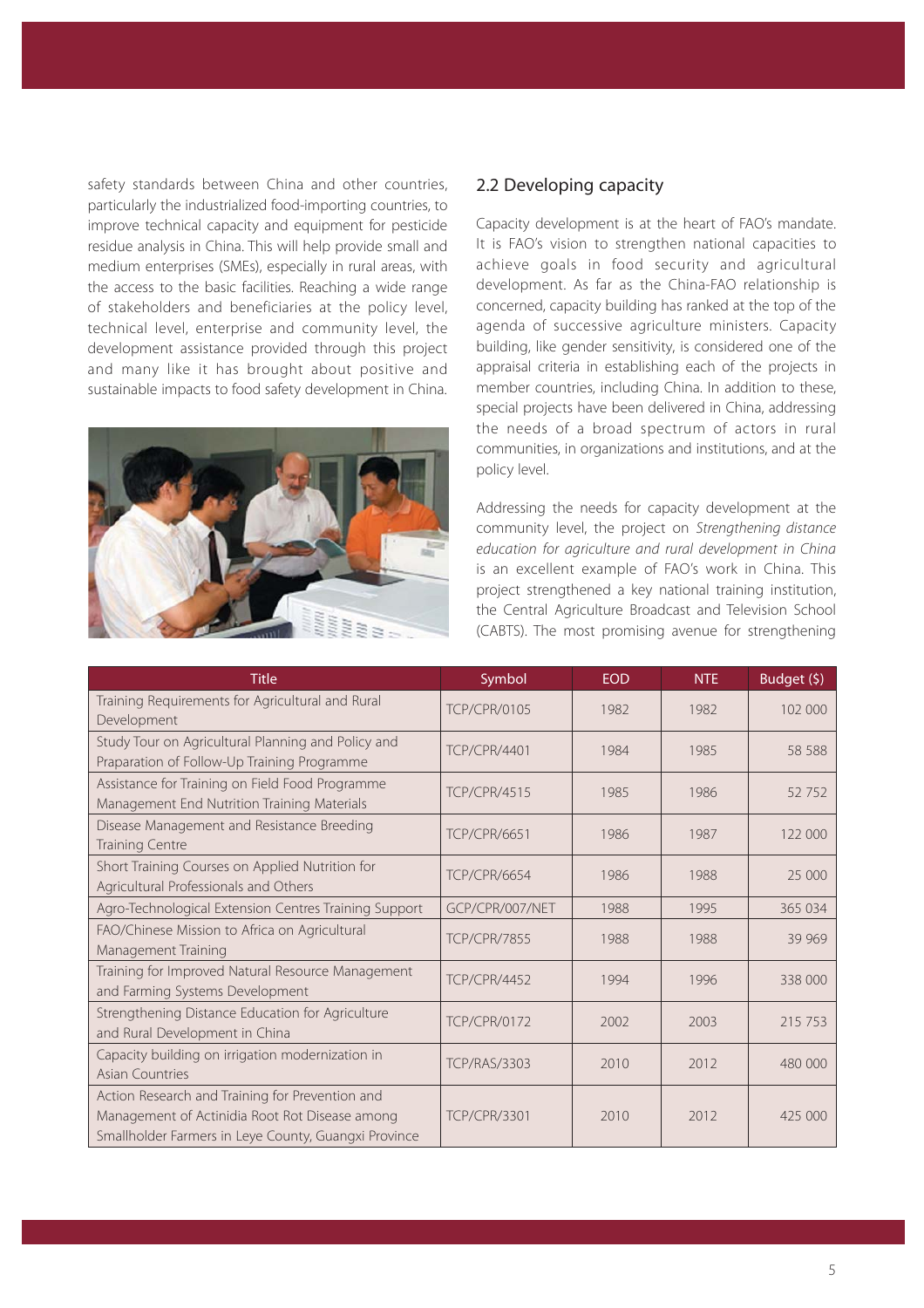CABTS was identified as providing technical assistance to facilitate the institution's adoption of "digital delivery methods" (computer-assisted instruction, computer conferencing, online learning) for distance education. The critical gaps addressed by the project were the expertise and experience required to manage new delivery methods, to develop and produce appropriate content, and to teach effectively using digital technologies.



Capacity development at the institutional level is another focus of FAO's assistance in China. In the context of China, project development and implementation depend on international experts. Because of China's history there are few people who have served or are serving as international experts. But given the fact that China is becoming a major economic power and voice – taking leadership in high-level dialogues, becoming the leading South-South Cooperation country, and possibly soon becoming a major donor – it is becoming increasingly urgent to have Chinese experts well prepared for possible engagement in the international arena. In response to emerging needs, two training workshops have been organized so far focusing on project development. They were popular among the participating researchers and policy makers.

#### 2.3 Increasing preparedness to respond to climate change and emergencies

Since 1978, China's gross domestic product (GDP) has grown by an average of around 9 percent a year. China is now the world's second-largest economy. Economic growth, increasing motorization, industrialization, urbanization, energy consumption and behaviours of overexploitation and mismanagement of natural resources have generated major environmental problems for China in recent decades. Climate change, natural disasters and trans-boundary epidemics require the nation to make effective and efficient responses.

FAO's work in China in this regard focuses on awareness raising, adaptation, and mitigation of climate change and other emergencies' with extreme potential impacts on food production, land and water resources, public health human development achievements.

The 12 May 2008 earthquake in Wenchuan, Sichuan province was the most devastating since the founding of the People's Republic of China in 1949. At the request of the government, FAO conducted a rapid needs assessment, and the findings were quickly shared with the UN and some donor countries. Based on the findings, FAO allocated US\$500 000 to support early recovery. The Chinese government welcomed the contribution as a complement and support for the massive post-disaster reconstruction efforts. The government asked FAO to develop a post-earthquake long-term reconstruction plan though its Technical Cooperation Programme with contributions from Belgium (€500 000), Luxembourg (€100 000) and Sweden (US\$1 million).

In the areas of trans-boundary animal diseases, FAO, with its renown technical expertise on animal health, is contributing to the strengthening of veterinary services capacity in prevention and control of avian influenza (AI) "at source" through surveillance, detection of, and early response to outbreaks. FAO has supported the Government of China since the beginning of the avian influenza epidemic in 2004 when the first outbreak was declared in the country.

A national TCP project was implemented, Emergency assistance for the control of Avian Influenza, to assist in rapidly controlling the disease and gradually strengthen national capacity in epidemiological investigations, disease surveillance techniques, mapping and enhanced laboratory diagnostics. In 2005, the Government of the United States through the United States Agency for International Development (USAID) provided funding to a regional project Strengthen surveillance and response capacity for Highly Pathogenic Avian Influenza A (HPAI). Since 2007, FAO's HPAI portfolio in China is mainly composed of a USAID-funded project Immediate technical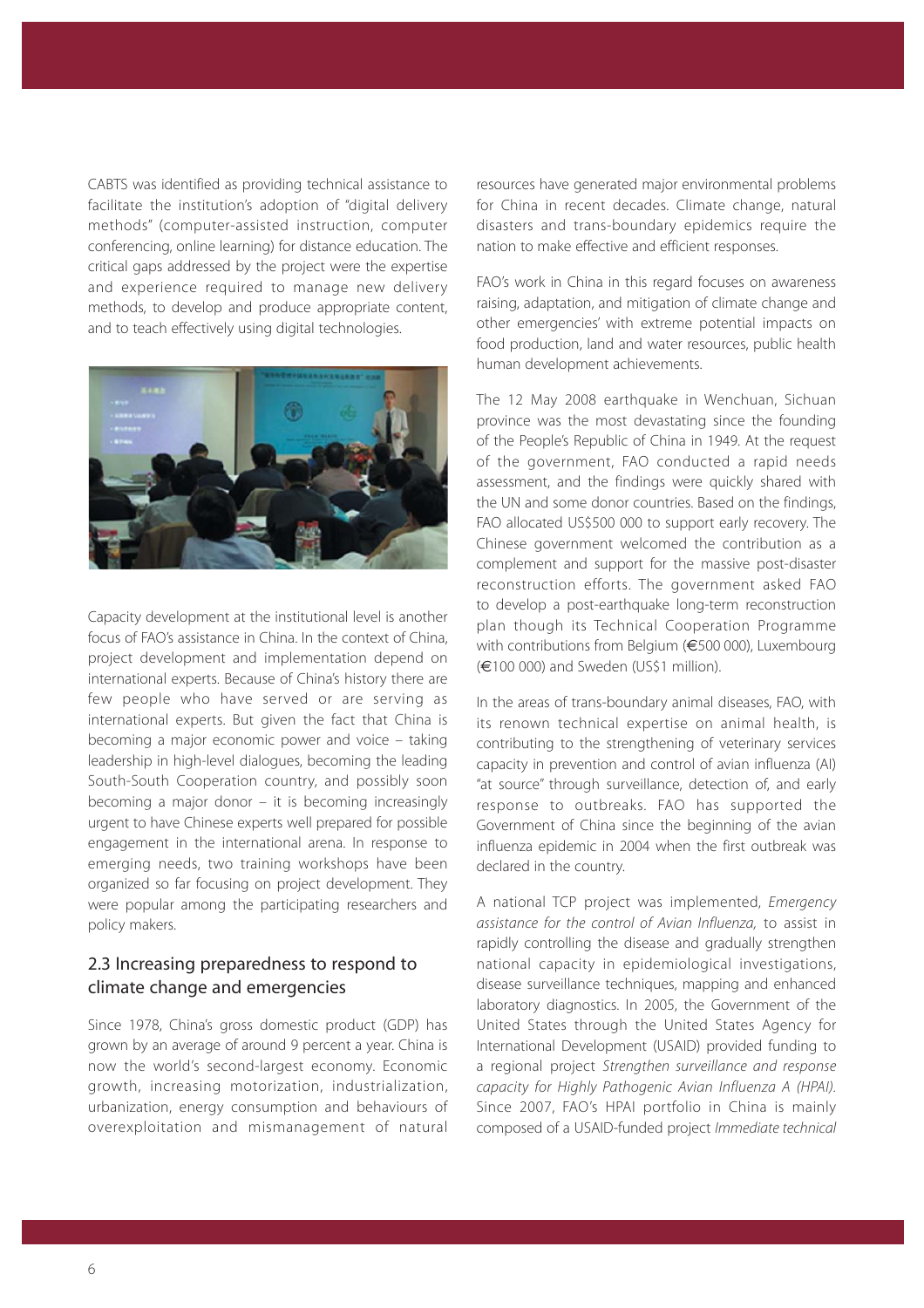| <b>Title</b>                                                                                                                                                                                                                                                          | Symbol              | <b>EOD</b> | <b>NTE</b> | Budget (\$) |
|-----------------------------------------------------------------------------------------------------------------------------------------------------------------------------------------------------------------------------------------------------------------------|---------------------|------------|------------|-------------|
| Emergency Assistance to Forest Fire Management<br>and Reafforestation Planning                                                                                                                                                                                        | <b>TCP/CPR/6762</b> | 1987       | 1988       | 297 094     |
| Emergency Supply of Basic Agricultural Inputs to<br>Farmers Affected by Floods in Jiangxi, Anhui and<br>Hunan Provinces                                                                                                                                               | <b>TCP/CPR/7821</b> | 1998       | 1999       | 400 000     |
| Emergency Supply of Basic Agricultural Inputs to<br>Farmers Affected by Floods in Northeastern Provinces                                                                                                                                                              | <b>TCP/CPR/8822</b> | 1998       | 1999       | 400 000     |
| Emergency Supply of Basic Agricultural Inputs to<br>Farmers Affected by Floods in Northeastern Provinces                                                                                                                                                              | <b>TCP/CPR/7822</b> | 1998       | 1999       | 400 000     |
| Emergency Assistance to Farmers Affected by<br>Earthquake in Yunnan Province                                                                                                                                                                                          | <b>TCP/CPR/0171</b> | 2002       | 2003       | 340 000     |
| Emergency assistance for the control of avian influenza                                                                                                                                                                                                               | <b>TCP/CPR/3004</b> | 2004       | 2005       | 387 097     |
| Project formulation on agrobiodiversity for<br>the EU China-biodiversity programme (Fast-Track ATS)                                                                                                                                                                   | <b>TCP/CPR/3005</b> | 2004       | 2005       | 39 891      |
| EMPRES Emergency Centre for Transboundary Animal<br>Disease operations (ECTAD) - Coordination                                                                                                                                                                         | <b>TCP/INT/3010</b> | 2004       | 2006       | 370 052     |
| Emergency support to the rehabilitation of<br>farming-based livelihoods of the earthquake-affected<br>families in Sichuan Province in China                                                                                                                           | <b>TCP/CPR/3108</b> | 2008       | 2009       | 500 000     |
| China Climate Change Partnership Framework-<br>Component 3.4 Enhanced strategies for climate-proofed<br>and environmentally sound agricultural production<br>(C-PESAP): Agricultural development in selected<br>agro-ecosystems of the Yellow River Basin (MDGF-1654) | UNJP/CPR/037/SPA    | 2008       | 2011       | 1 579 753   |

assistance to strengthen emergency preparedness for Highly Pathogenic Avian Influenza that is providing support to the Government of China in the areas of highly pathogenic avian influenza surveillance, epidemiological investigation, disease information analysis, coordination and capacity building.

#### 2.4 Enhancing South-South Cooperation

The South-South Cooperation (SSC) programme with China is part of FAO's South-South Cooperation initiative launched in 1996. China has been consistently and actively involved in South-South Cooperation and its efforts are highly appreciated by FAO and recipient countries.

As a major provider in support of FAO programmes for food security, to date over 800 Chinese experts and technicians have been fielded to all regions, including Africa, Asia, the Caribbean and the Pacific. The technical areas mainly cover irrigation, agronomy, livestock, fisheries, crop production, agro-forestry, agro-mechanization, food processing, agro-marketing, farm tool making and others.

In May 2006, the Government of China signed a letter of intent with FAO on forming a strategic alliance to improve world food security. China has committed to providing at least 3 000 experts and technicians over a period of six years to work and improve the productivity of small-scale farmers and fishermen in developing countries.

In September 2008, China announced a contribution of US\$30 million to FAO to support developing countries in improving their agricultural productivity to achieve the Millennium Development Goals. The donation is a response to the Director-General's letter of May 2008, proposing that China establish a multilateral trust fund to cover the costs agreed upon in the framework of the strategic alliance. An agreement to establish the FAO-China Trust Fund was signed in Beijing on 24 April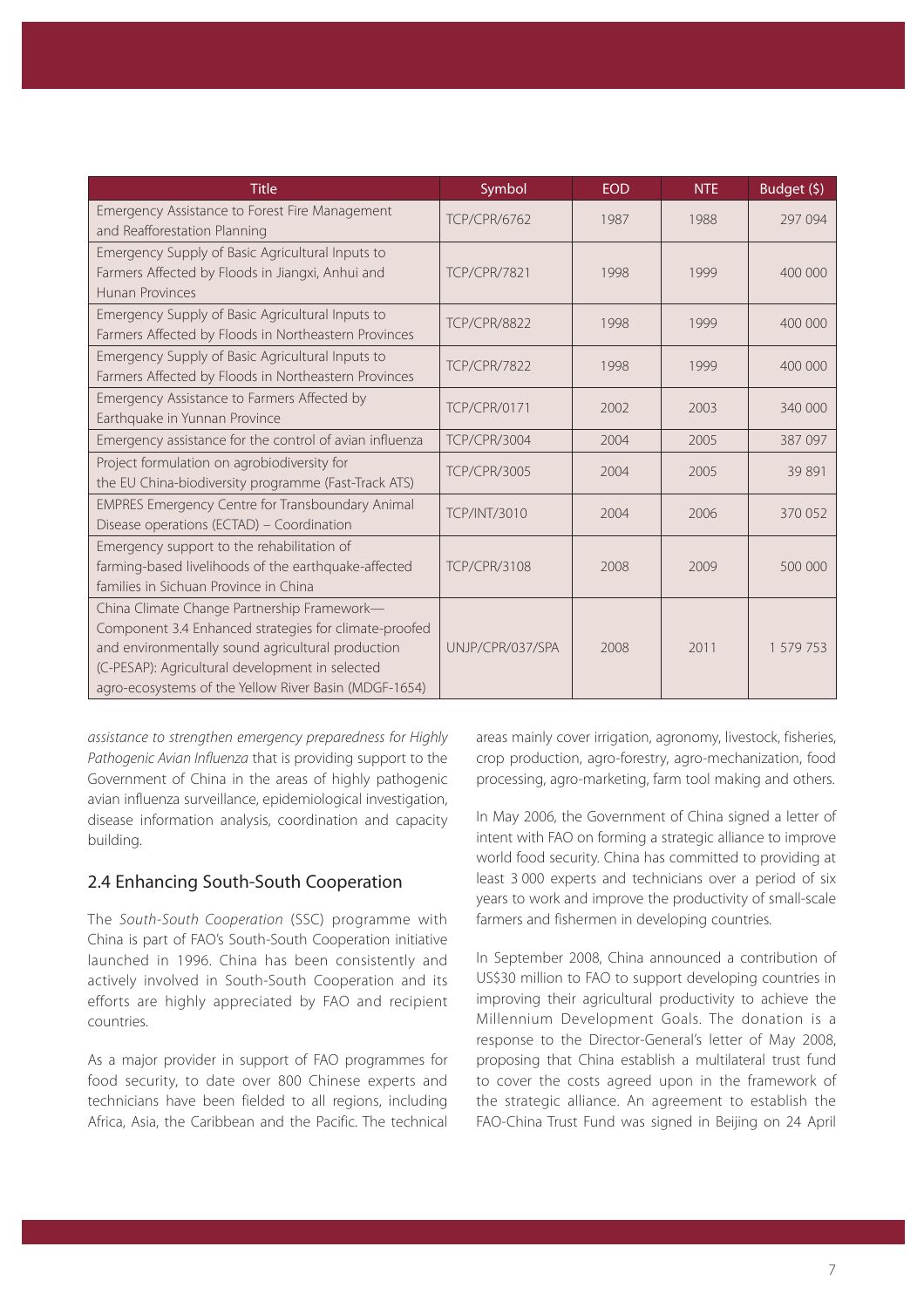2009. The fund is being used mainly to support the SSC programmes led by FAO under its Special Programme for Food Security.

The impact of South-South Cooperation depends upon 1) knowledge sharing and transfer of know-how through modalities that include micro-projects, field demonstrations, technical trainings; 2) the increase of food production and improvement of people's access to food, and their resilience to climatic events such as drought and floods; 3) increasing income and improvement of livelihood of small-scale rural producers; 4) better utilization of natural resources (soil and water) for sustainable development and 5) promotion of agricultural trade and investment.

Listed below are examples of the projects carried out under the south-south cooperation scheme.

Nigeria: China, Nigeria and FAO signed the SSC tripartite agreement in 2003. Over 500 agricultural experts and technicians have been fielded to-date. Areas of activities and applied technologies are small-scale water control, fisheries, livestock, crop production, rural energy, agroprocessing, etc.



Sierra Leone: China, Sierra Leone and FAO signed the SSC tripartite agreements in 2006 and 2010 (under the China-FAO US\$30 million Trust Fund). Over 20 cooperants were fielded in the past and another 22 agricultural experts and technicians will be fielded in 2011. Areas of activities and applied technologies are paddy rice plantation, vegetable/crop production, aquaculture, livestock, agro-forestry, irrigation, etc.



Gabon: China, Gabon and FAO signed the SSC Tripartite Agreement in 2007. Over 30 agricultural experts and technicians were fielded in 2007-2009. Areas of activities and applied technologies are grain, vegetable, fruit and crop production; small animals and fisheries, etc.



Pacific: China and FAO signed the SSC tripartite agreements with seven Pacific Island countries in 2004, namely Cook Islands, Fiji, Federated States of Micronesia, Niue, Tonga, Vanuatu and Samoa. Twenty-eight agricultural experts and technicians were fielded during 2004-2007. Areas of activities and applied technologies are horticulture, livestock, aquaculture, water resource utilization, etc.

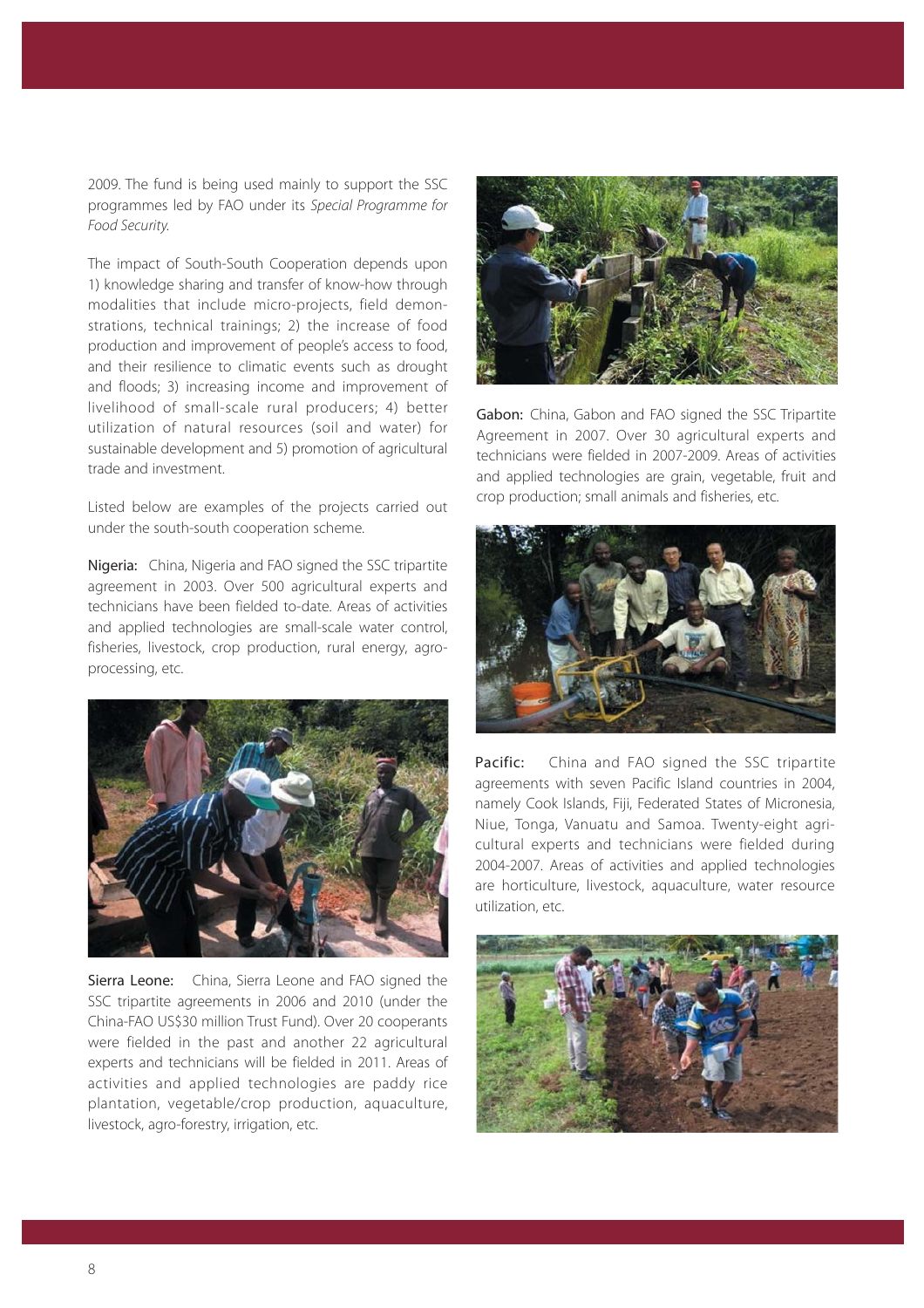#### Annex I

### Success stories

1. Technical assistance under South-South Cooperation (SSC) with the People's Republic of China in support of the National Programme for Food Security in Mongolia (GCP/MON/004/CPR, 15 March 2010 – 14 March 2012)

This ongoing project permits the implementation of the SSC programme for 24 months, in particular, the fielding of seven experts and 15 technicians from. China with expertise covering the technical areas outlined in the project document. High priority is attached to the successful implementation of this project, as it is the very first project launched under the China-FAO Trust Fund Agreement.

Under the SSC Tripartite Agreement (TPA), in May 2010 the first group of 14 SSC Chinese experts and technicians have been fielded to government agencies and private companies identified by the Mongolian Ministry of Food, Agriculture and Light Industry of (MOFALI) through its implementing agency, the National Agricultural Extension Centre (NAEC).

The Chinese experts are providing technical assistance aimed at enhancing agricultural production in support of national and household food security, and implementation of Mongolia's National Programme on Food Security. Remarkable work has been carried out by those delivering technical assistance, and outstanding achievements have been documented in the respective areas.



In the livestock production field alone, TSSC Chinese technicians have assisted in conducting artificial insemination in five provinces and two towns, including 4 500 big animals and 1 000 small animals. They made 149 embryo transfers in 50 cattle, 64 sheep and 35 dairy goats. They also assisted in conducting estrous synchronization tests in 400 cows and in production of 1 200 tubes of frozen semen, including 350 tubes from oxen and 850 from sheep. These activities are contributing to the development of intensive livestock farming in Mongolia and strengthening capacity to produce frozen livestock semen. Moreover, the experts have assisted participating units in establishing business contacts with counterpart Chinese suppliers and organizations, as well as conducting field trainings to benefit farmers, agricultural officers and extension workers.



#### 2. Supporting policy, legal and institutional frameworks for the reform of forest tenure in China's collective forests and promoting knowledge exchange (GCP/CPR/038/EC)

Covering 16 pilot villages in six provinces in southern China, consisting of about 6 000 households; training of about 3 000 employees from governmental forestry institutions including 16 township forestry stations, eight county-level forestry bureaus and six provincial forestry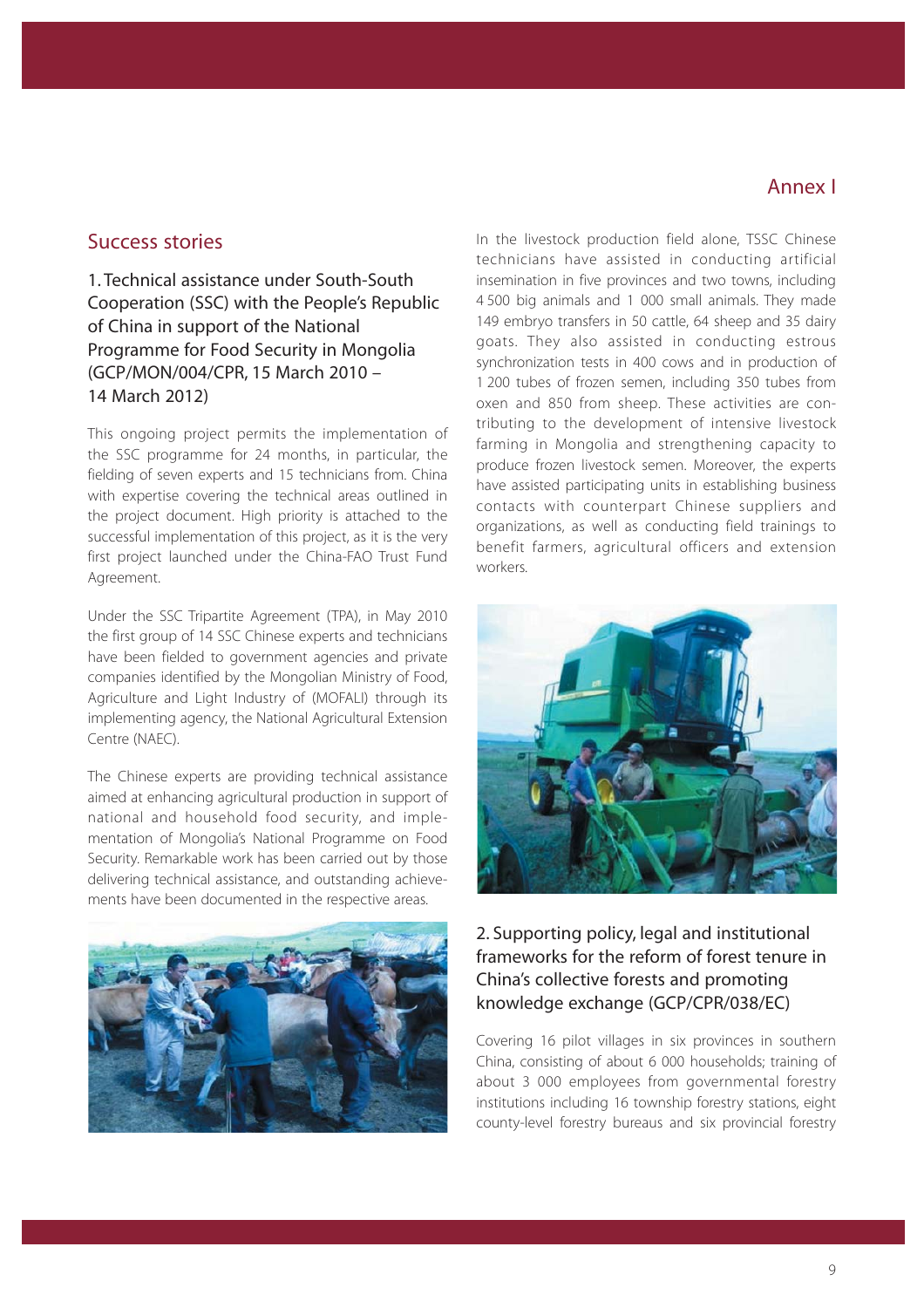departments; services for 300 000 forest farmers to access to new forest ownership and land-use rights; training and participatory activities for private timber processing and marketing companies and enterprises, and local nongovernmental organizations (NGOs).

This project is designed to make forest management more sustainable, and to improve rural livelihoods in China by enhancing the ongoing tenure reform for collective forests. As a direct result of the project, three national guidelines will be developed including the development of Forest Farmer Cooperatives, forest tenure trade centres, and participatory forestry management. Based on case studies, the project proves that the practices and experiences from the local level could provide feedback to higher levels, resulting in national policies that could be modified and extended to other parts of the country.

#### 3. Agro-biodiversity matters (GCP/CPR/038/EC)

Covering six diverse agro-ecosystems across China; 180 agro-biodiversity facilitators trained; 500 community agrobiodiversity profiles and action plans developed; over 1 000 government officials exposed to the awarenessraising campaigns; outreach to millions of beneficiaries.

The Model development and capacity building for agrobiodiversity innovation and system management project (GCP/CPR/038/EC) has successfully piloted the sustainable management of agro-biodiversity resources through introducing a replicable model for participatory agrobiodiversity innovation and system management, and testing its robustness in diverse agro-ecosystems by building appropriate capacities and partnerships. As a direct result of the project, the capacity of selected farming communities to appreciate, sustain and manage agro-biodiversity gas been greatly enhanced. Awareness of the involved government agencies and private organizations in supporting bio-diversity conservation and utilization has been increased to a large extent. Project results have also been widely distributed to promote the adoption of appropriate and coherent policies in support of agro-biodiversity conservation and utilization.

Agro-biodiversity matters. Based on numerous case examples, the project proves that agro-biodiversity can have positive impacts in the comprehensive and interlinked fields of farmer income and poverty reduction, the environment and biodiversity, health, farmer's human capacities and farmer's social capacities.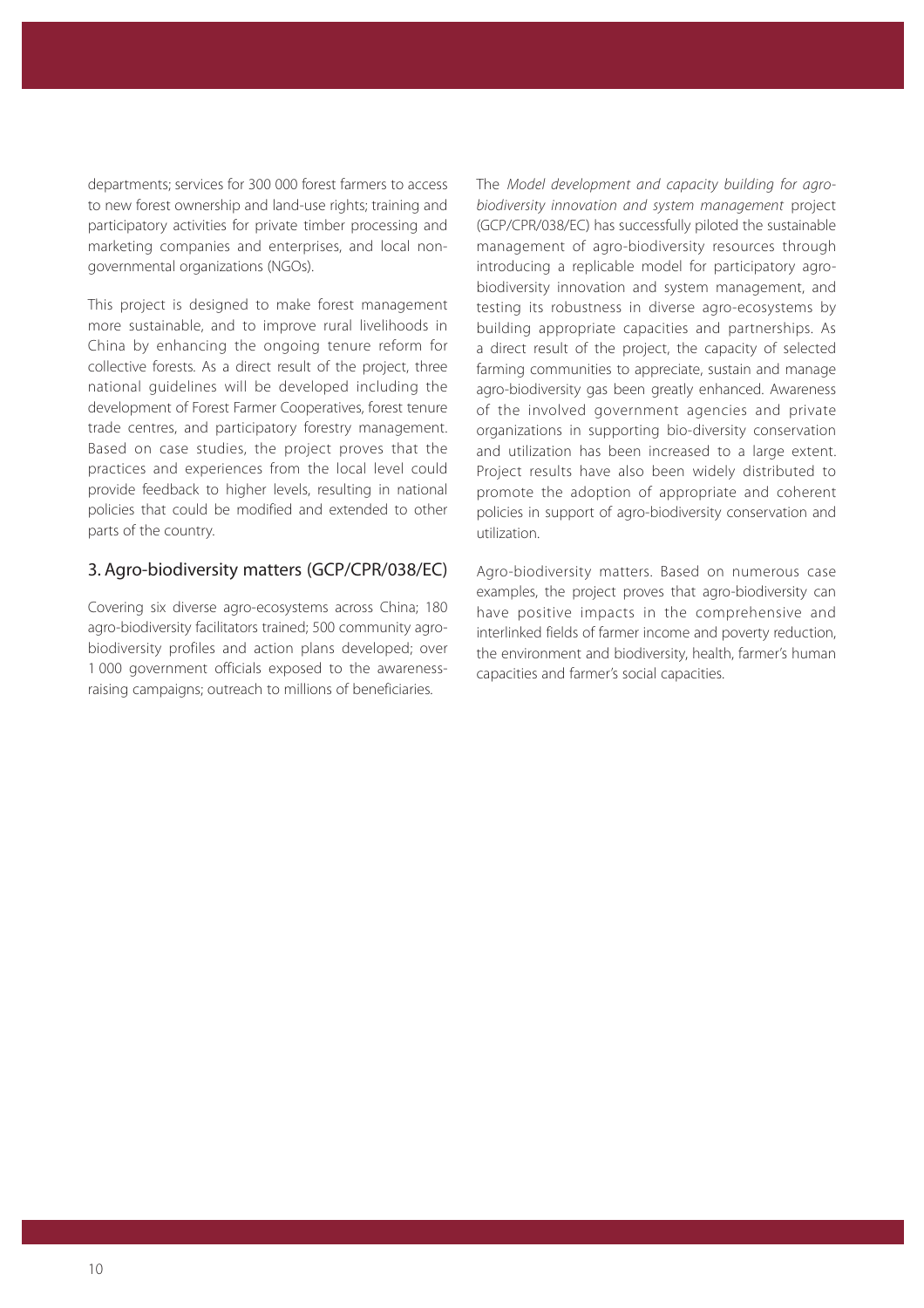# List of selected projects

| <b>Title</b>                                                                                                                    | Symbol              | <b>EOD</b> | <b>NTE</b> | Budget (\$) |
|---------------------------------------------------------------------------------------------------------------------------------|---------------------|------------|------------|-------------|
| Introduction of Modern Seed Technology                                                                                          | <b>TCP/CPR/8802</b> | 1978       | 1979       | 250 000     |
| Sample Equipment of Seed Processing for Maize,<br>Wheat Andrice                                                                 | <b>TCP/CPR/8803</b> | 1979       | 1979       | 250 000     |
| Strengthening Remote Sensing Application for<br>Soil Survey and Forestry                                                        | <b>TCP/CPR/8904</b> | 1979       | 1980       | 250 000     |
| Pilot Demonstration Ranch Wongunti                                                                                              | CPR/79/001/ /01/12  | 1980       | 1991       | 1 499 698   |
| Wood Utilization Centre (Phase I)                                                                                               | CPR/80/016/ /01/12  | 1981       | 1992       | 1 488 972   |
| Agricultural Education                                                                                                          | CPR/80/003/ /01/12  | 1981       | 1991       | 768 071     |
| Strengthening of a Central Laboratory for<br>Germplasmevaluation                                                                | <b>TCP/CPR/0001</b> | 1981       | 1982       | 250 000     |
| Introducing New Equipment and Technology for<br>Alginate Processing                                                             | <b>TCP/CPR/0103</b> | 1981       | 1982       | 250 000     |
| <b>Biogas Development</b>                                                                                                       | CPR/81/003/ /01/12  | 1982       | 1992       | 551 053     |
| Establishment of a Coconut Research Centre                                                                                      | <b>TCP/CPR/0104</b> | 1982       | 1983       | 119 000     |
| Integrated Development of Livestock Production<br>in Xinjiang Autonomous Region                                                 | <b>TCP/CPR/2201</b> | 1982       | 1983       | 104 320     |
| Training Requirements for Agricultural and Rural<br>Development                                                                 | <b>TCP/CPR/0105</b> | 1982       | 1982       | 102 000     |
| Remote Sensing (Phase II)                                                                                                       | CPR/81/045/ /01/12  | 1983       | 1991       | 976 842     |
| Cotton Seed Processing                                                                                                          | CPR/79/025/ /01/12  | 1983       | 1991       | 497 139     |
| Development of Milk Recombination Facilities in Beijing                                                                         | <b>TCP/CPR/2308</b> | 1983       | 1985       | 205 260     |
| Development of Prepared Foods                                                                                                   | CPR/81/037/ /01/12  | 1983       | 1992       | 180 067     |
| Composite Plywood                                                                                                               | CPR/82/009/ /01/12  | 1984       | 1992       | 2 491 796   |
| Forestry Inventory                                                                                                              | CPR/82/010/ /01/12  | 1984       | 1992       | 687 759     |
| Extension Training and Communication Development                                                                                | <b>TCP/CPR/4406</b> | 1984       | 1986       | 225 144     |
| Training for Computer Application in Agriculture                                                                                | <b>TCP/CPR/4402</b> | 1984       | 1986       | 162 792     |
| Training Workshop on Fruit and Vegetable Marketing                                                                              | <b>TCP/CPR/4405</b> | 1984       | 1985       | 110 285     |
| Strengthening the Central Agricultural Broadcasting<br>School                                                                   | <b>TCP/CPR/4514</b> | 1985       | 1987       | 249 835     |
| Strengthening the National Food Quality Control System                                                                          | <b>TCP/CPR/4516</b> | 1985       | 1986       | 243 427     |
| Technical Assistance in Establishing a Management<br>Information System in the Agricultural Bank of China                       | TCP/CPR/4513        | 1985       | 1987       | 149 351     |
| China People's Republic - Development of Population<br>Education Network Through Agricultural Extension<br>Centres (CPR/85/P40) | FPA/CPR/540/FPA     | 1985       | 1998       | 104 591     |
| Fruit Crops Research Centre                                                                                                     | CPR/85/048/ /01/12  | 1986       | 1993       | 919 582     |
| Increased Food Prod. Through Agro-Technological<br>Extension                                                                    | GCP/CPR/003/AGF     | 1986       | 1995       | 497 411     |
| Soybean Research Heilongjiang Province                                                                                          | CPR/85/040/ /01/12  | 1986       | 1993       | 424 758     |
| Growth Stimulants for Domestic Animal                                                                                           | CPR/85/038/ /01/12  | 1986       | 1993       | 408 032     |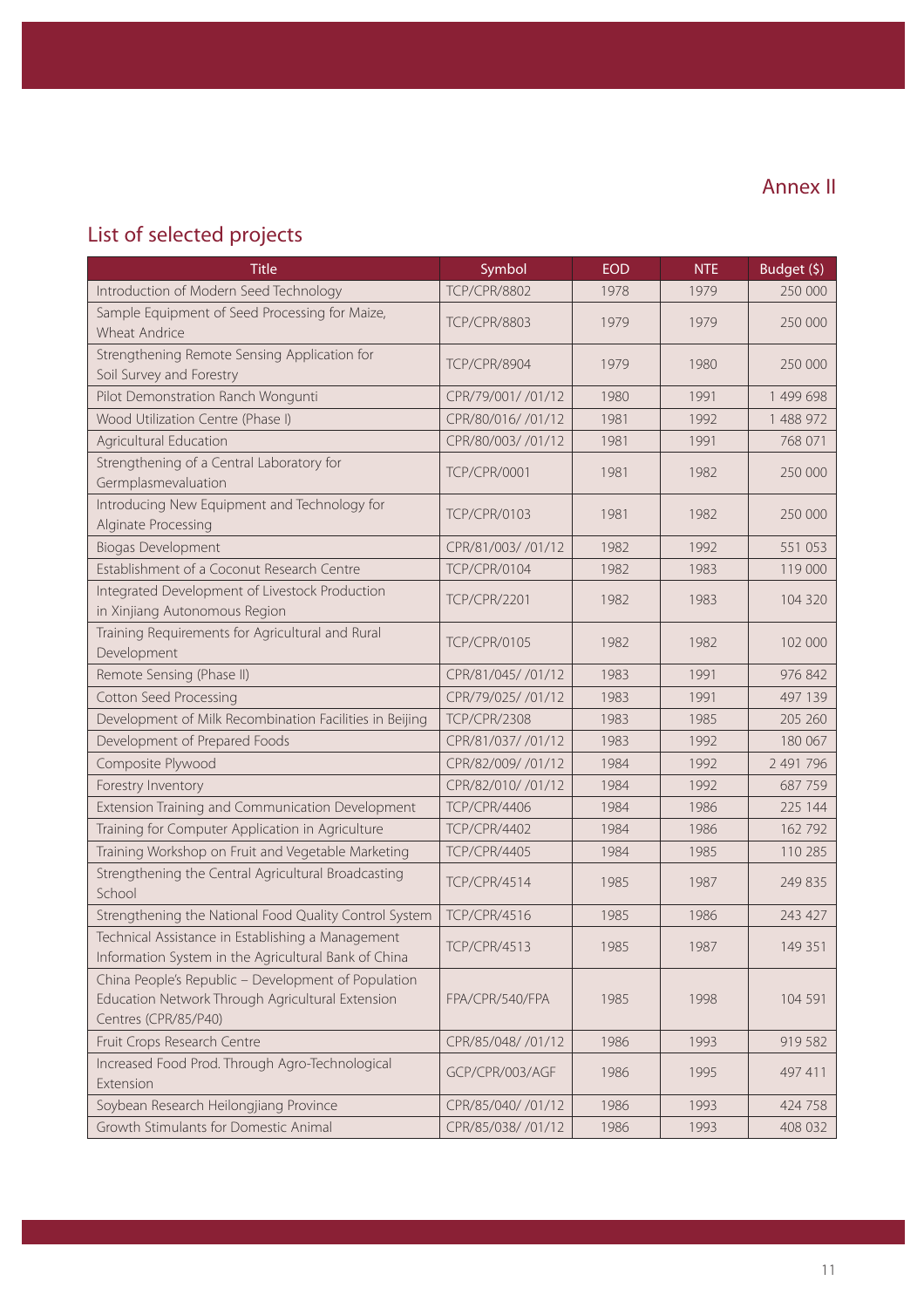| <b>Title</b>                                                                                      | Symbol              | <b>EOD</b> | <b>NTE</b> | Budget $(5)$  |
|---------------------------------------------------------------------------------------------------|---------------------|------------|------------|---------------|
| Improved Utilization of Nitrogen Fixing Woody Species                                             | GCP/CPR/005/FRA     | 1986       | 1993       | 259 080       |
| Disease Management and Resistance Breeding                                                        |                     | 1986       |            |               |
| <b>Training Centre</b>                                                                            | <b>TCP/CPR/6651</b> |            | 1987       | 122 000       |
| Fruit and Vegetable Marketing Development and                                                     | GCP/CPR/008/BEL     | 1987       | 1994       | 2 2 8 1 3 7 4 |
| Training Centre (Phase II)                                                                        |                     |            |            |               |
| Soybean Protein Centre                                                                            | CPR/85/083/ /01/12  | 1987       | 1997       | 1 0 5 1 1 1 5 |
| Grain Silo                                                                                        | CPR/85/037/ /01/12  | 1987       | 1999       | 1 017 222     |
| Cotton Research Centre                                                                            | CPR/85/049/ /01/12  | 1987       | 1993       | 927 249       |
| Food Industry Quality Control                                                                     | CPR/85/084/ /01/12  | 1987       | 1993       | 694 835       |
| Emergency Assistance to Forest Fire Management<br>and Reafforestation Planning                    | <b>TCP/CPR/6762</b> | 1987       | 1988       | 297 094       |
| Pilot Centre for the Development of New Irrigation<br>Techniques in Arid Areas in Northwest China | <b>TCP/CPR/6655</b> | 1987       | 1989       | 221 000       |
| Sweet Orange Handling, Storage and Transportation                                                 | <b>TCP/CPR/6764</b> | 1987       | 1989       | 184 500       |
| Assistance for Research on Mineral Nutrition of<br><b>Fruit Plants</b>                            | <b>TCP/CPR/6761</b> | 1987       | 1988       | 180 000       |
| Coffee Production in Yunnan                                                                       | CPR/86/016/ /38/99  | 1987       | 1996       | 154 694       |
| Training and Implementation Farm Management Survey                                                | <b>TCP/CPR/6656</b> | 1987       | 1988       | 130 000       |
| Development of Agricultural Machinery for<br><b>Rice Production</b>                               | <b>TCP/CPR/6657</b> | 1987       | 1988       | 130 000       |
| Workshop on Seaweed Production                                                                    | <b>TCP/CPR/6759</b> | 1987       | 1987       | 112 182       |
| Afforestation, Forestry Research, Planning and<br>Development                                     | GCP/CPR/009/BEL     | 1988       | 1996       | 4 967 866     |
| Development of Oil Production                                                                     | GCP/CPR/002/ITA     | 1988       | 1993       | 1 765 556     |
| Agricultural Mechanization                                                                        | CPR/88/084/ /01/12  | 1988       | 1996       | 1 592 546     |
| Fisheries Development in Qinghai Province                                                         | CPR/88/077/ /01/12  | 1988       | 1997       | 1 493 670     |
| Agricultural Production in Baiyin                                                                 | CPR/88/083/ /01/12  | 1988       | 1996       | 1 218 265     |
| Land Resources Assessments                                                                        | CPR/87/029/ /01/12  | 1988       | 1996       | 959 766       |
| Dairy Centre in Harbin                                                                            | CPR/85/039/ /01/12  | 1988       | 1993       | 911 991       |
| Investment Support to Ifad Project                                                                | CPR/87/023/ /01/12  | 1988       | 1993       | 874 625       |
| Wood Based Panels Industries                                                                      | CPR/88/054/ /01/12  | 1988       | 1995       | 834 916       |
| Strengthening the Agrotechnological Extension Centre<br>(NATEC)                                   | CPR/88/067/ /01/12  | 1988       | 1996       | 697 207       |
| Marine Culture                                                                                    | CPR/81/014/ /01/12  | 1988       | 1992       | 692 918       |
| Soilless Culture Vegetable Production                                                             | CPR/88/056/ /01/12  | 1988       | 1993       | 684 185       |
| Blockboard Manifacturing Technology in Xinquing                                                   | CPR/87/008/ /01/12  | 1988       | 1995       | 655 139       |
| Animal Husbandry in South West                                                                    | CPR/85/059/ /01/12  | 1988       | 1994       | 580 630       |
| Nutrition Development                                                                             | CPR/86/015/ /01/12  | 1988       | 1995       | 560 354       |
| Establishment of an Energy Base for Cold Northeastern<br>Region                                   | CPR/88/053/ /01/12  | 1988       | 1996       | 501 966       |
| Land and Biological Resources Utilization                                                         | CPR/86/012/ /01/12  | 1988       | 1992       | 425 685       |
| Technical Assistance for WFP Projects                                                             | CPR/88/042/ /01/12  | 1988       | 1994       | 421 573       |
| Regional Lead Centre for Fish Farming                                                             | CPR/82/002/ /01/12  | 1988       | 1993       | 387 975       |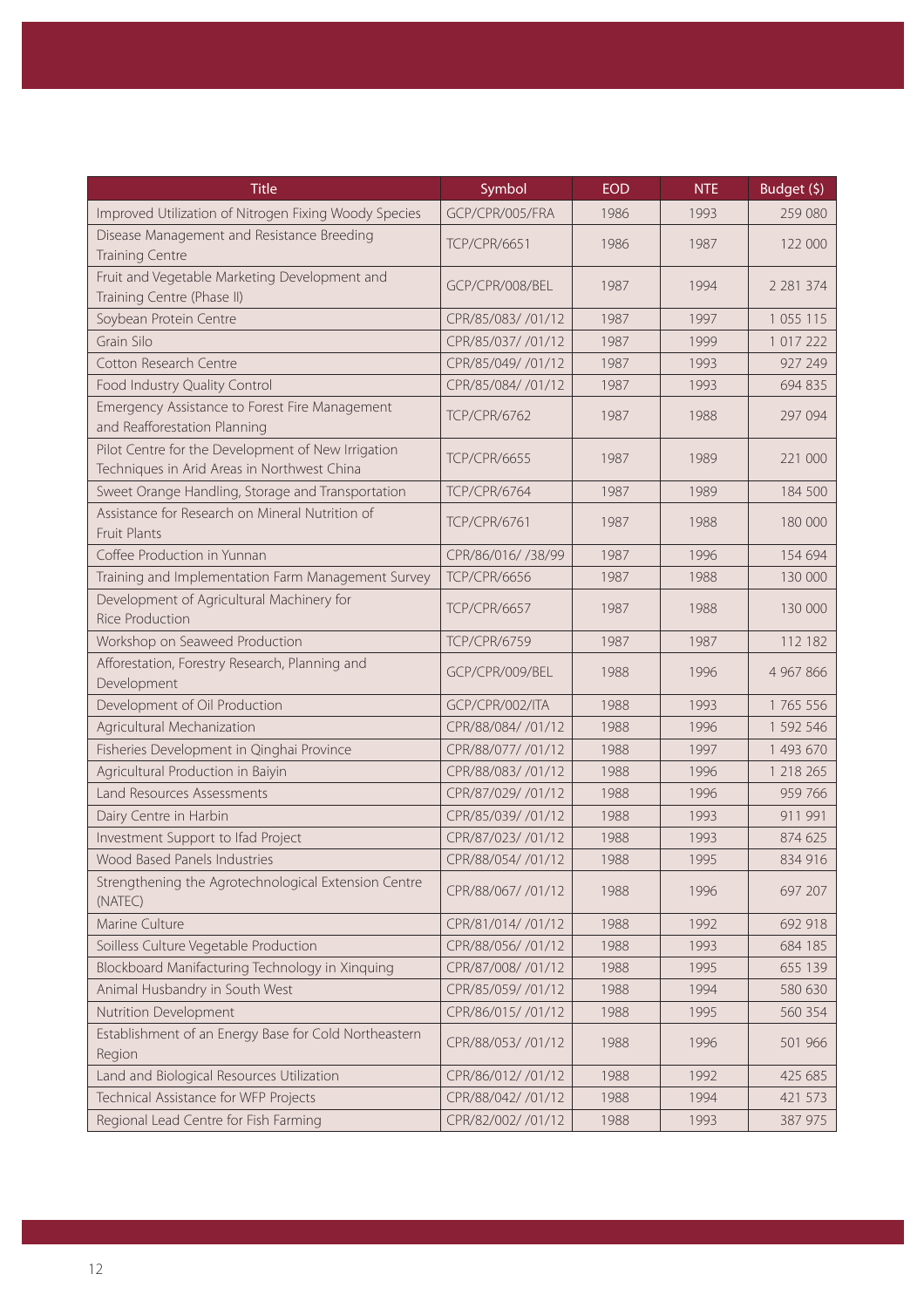| <b>Title</b>                                                                                 | Symbol              | <b>EOD</b> | <b>NTE</b> | Budget (\$) |
|----------------------------------------------------------------------------------------------|---------------------|------------|------------|-------------|
| Agro-Technological Extension Centres Training Support                                        | GCP/CPR/007/NET     | 1988       | 1995       | 365 034     |
| Development of Prepared Food (Phase II)                                                      | CPR/87/009/ /01/12  | 1988       | 1993       | 343 188     |
| Development of a Demonstration Irradiation Centre                                            | <b>TCP/CPR/6763</b> | 1988       | 1989       | 283 000     |
| Formulation of Cpr/88/083, Cpr/88/084, Cpr/88/085,<br>Cpr/88/086                             | CPR/88/070/ /38/99  | 1988       | 1996       | 194 607     |
| Assistance to the National Training and Application<br>Centre of Agricultural Remote Sensing | <b>TCP/CPR/8851</b> | 1988       | 1989       | 115 000     |
| China People's Republic - Apo - Mr E.T. Malmdorf<br>Assigned to FAO Representative In China  | GCPA/CPR/801/DEN    | 1988       | 1993       | 111 018     |
| Consultant in Primary Maize (Corn) Processing into Starch                                    | CPR/86/021/ /38/99  | 1988       | 1996       | 108 593     |
| Italy/Fao Food and Agriculture Statistics Centre                                             | GCP/CPR/006/ITA     | 1989       | 1996       | 5 921 975   |
| Income Generating Activities and Mch/Fp                                                      | FPA/CPR/903/FPA     | 1989       | 2000       | 899 829     |
| Emergency Agricultural Production Rehabilitation<br>in Sichuan                               | <b>TCP/CPR/8964</b> | 1989       | 1990       | 300 000     |
| Improved Status of Women Through Iga and Mch/Fp,<br>Xinjiang                                 | FPA/CPR/902/FPA     | 1989       | 1998       | 237 792     |
| Assistance to the Melon Research Institute                                                   | <b>TCP/CPR/8853</b> | 1989       | 1991       | 202 300     |
| Straw and Stovers Evaluation for Meat Production<br>Hebei, Henan                             | <b>TCP/CPR/8858</b> | 1989       | 1990       | 197 000     |
| Technology at the Reservoir Fisheries Research Institute                                     | <b>TCP/CPR/8960</b> | 1989       | 1991       | 163 000     |
| Coffee Production in Yunnan                                                                  | CPR/86/016/ /38/99  | 1989       | 1996       | 152 690     |
| Rice Processing Technologies                                                                 | CPR/85/050/ /38/99  | 1989       | 1996       | 140 578     |
| Detecting Pesticides Residues in Agricultural Products                                       | <b>TCP/CPR/8957</b> | 1989       | 1990       | 130 000     |
| Strengthening of Qinghai Province Seed Testing Service                                       | <b>TCP/CPR/8959</b> | 1989       | 1990       | 101 000     |
| Poplar Plantations in Semi Arid Areas                                                        | CPR/88/041/ /01/12  | 1990       | 1995       | 1 921 551   |
| Mountain, River and Lake Development in Jiangxi                                              | CPR/88/085/ /01/12  | 1990       | 1991       | 516 865     |
| Beef Production System                                                                       | CPR/88/057/ /01/12  | 1990       | 1992       | 484 428     |
| Oyster Production and Processing in Guangxi                                                  | <b>TCP/CPR/0052</b> | 1990       | 1992       | 325 000     |
| Training in Agricultural Planning                                                            | <b>TCP/CPR/0051</b> | 1990       | 1991       | 281 000     |
| Pilot Demonstration Plant for Compound Fish Feed                                             | <b>TCP/CPR/0053</b> | 1990       | 1991       | 144 500     |
| Pineapple Production Training                                                                | <b>TCP/CPR/9054</b> | 1990       | 1990       | 120 000     |
| Integrating Women Through Income-Generating<br>Activities                                    | FPA/CPR/128/FPA     | 1991       | 1995       | 2 905 510   |
| Corn Processing Jilin Province                                                               | CPR/91/171/ /01/12  | 1991       | 1996       | 1 599 000   |
| Emergency Assistance for the Rehabilitation of<br>Agricultural Production                    | <b>TCP/CPR/0159</b> | 1991       | 1992       | 400 000     |
| Strengthening Serological Testing                                                            | <b>TCP/CPR/0156</b> | 1991       | 1992       | 208 600     |
| Preparation of Agricultural Support Services Project                                         | <b>TCP/CPR/0157</b> | 1991       | 1991       | 150 000     |
| Improving the Status of Women (CPR/92/P42)                                                   | FPA/CPR/242/FPA     | 1992       | 1995       | 1 612 303   |
| Investment Support to IFAD Projects                                                          | CPR/91/622/ /38/99  | 1992       | 1994       | 1 063 003   |
| Improving the Socio-Economic Position of Women<br>(CPR/91/P36)                               | FPA/CPR/136/FPA     | 1992       | 1995       | 952 346     |
| Improving Socio-Economic and Family (CPR/91/P30)                                             | FPA/CPR/130/FPA     | 1992       | 1995       | 283 011     |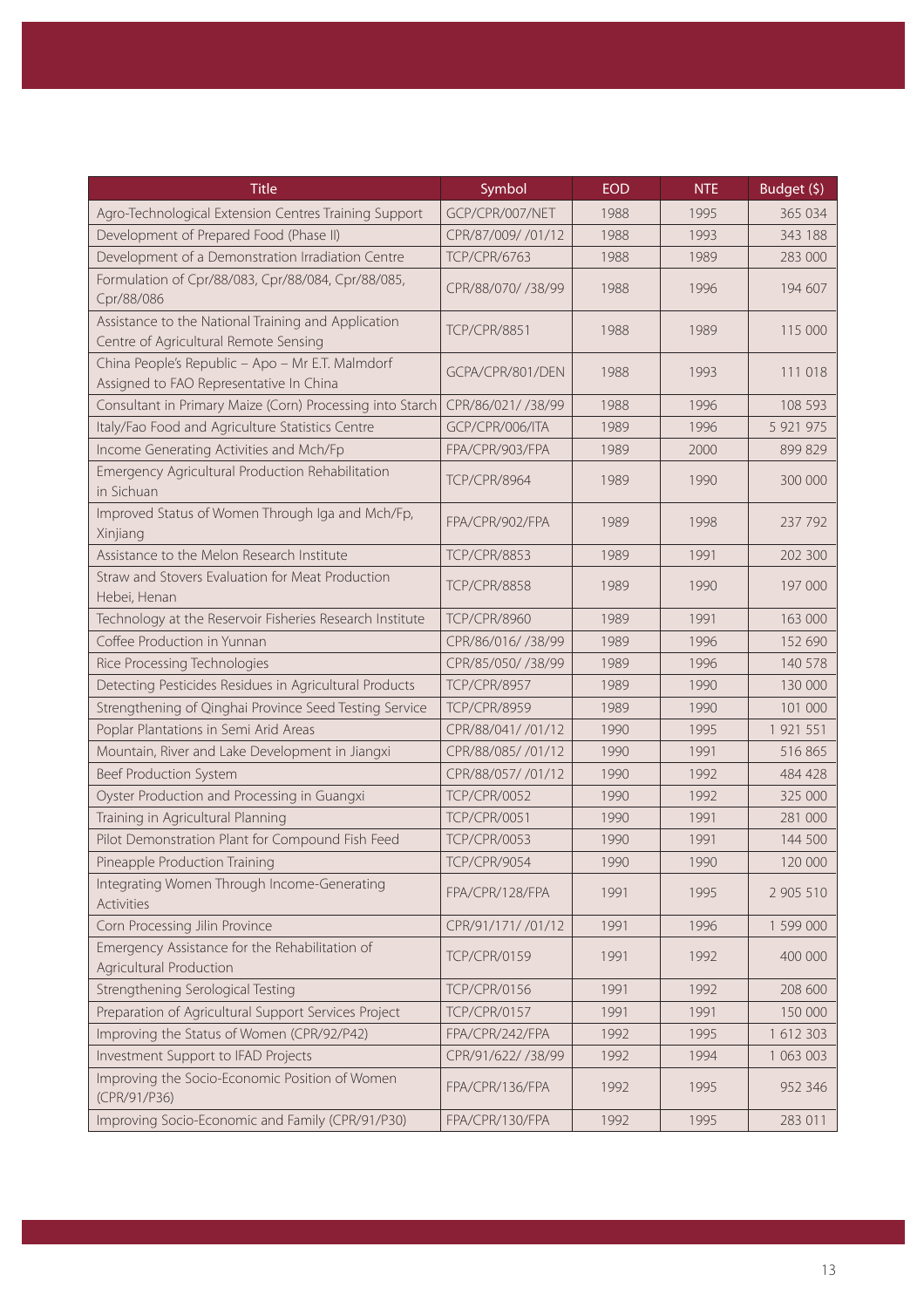| <b>Title</b>                                                                                                     | Symbol              | <b>EOD</b> | <b>NTE</b> | Budget $(5)$ |
|------------------------------------------------------------------------------------------------------------------|---------------------|------------|------------|--------------|
| Banana Handling, Transport and Ripening                                                                          | <b>TCP/CPR/2251</b> | 1992       | 1994       | 269 868      |
| Emergency Provision of Vegetable Seeds and Fertilizer<br>in Zhejiang Province                                    | <b>TCP/CPR/2255</b> | 1992       | 1993       | 211 000      |
| Technical Support to Selected Rural Development<br>Population Projects                                           | <b>TCP/CPR/2253</b> | 1992       | 1993       | 166 000      |
| Design of Agicultural Development Projects in China:<br>Learning from Experience                                 | <b>TCP/CPR/2252</b> | 1992       | 1993       | 105 000      |
| Programme Formulation Mission-Arid and Semi-Arid<br>Areas                                                        | CPR/92/01T/ /08/12  | 1992       | 1992       | 103 861      |
| Preparations for an Agricultural Census in China<br>(Phase II of GCP/CPR/006/ITA)                                | GCP/CPR/010/ITA     | 1993       | 1999       | 5 304 159    |
| National Forest Resources Monitoring System                                                                      | CPR/91/151/ /01/99  | 1993       | 1993       | 1 494 092    |
| Development of Fast Growing Wood and Forest Wood<br>Residues                                                     | CPR/91/156/ /01/99  | 1993       | 1993       | 646 282      |
| Research and Development of Paulownia Research<br>Institute                                                      | CPR/91/155/ /01/99  | 1993       | 1993       | 513 340      |
| <b>Balanced Fertilization</b>                                                                                    | CPR/91/123/ /38/99  | 1993       | 1998       | 383 000      |
| Enhancement of Forestry                                                                                          | CPR/91/150/ /09/12  | 1993       | 1998       | 343 423      |
| Improved Slash Pine and Loblolly Pine Seed Orchards                                                              | CPR/91/153/ /01/99  | 1993       | 1993       | 316739       |
| Forestry Programme Support                                                                                       | CPR/91/157/ /01/99  | 1993       | 1993       | 281 982      |
| Freshwater Live Fish Storage Techniques in Xiantao,<br>Hubei Province                                            | <b>TCP/CPR/2356</b> | 1993       | 1995       | 259 000      |
| Socio-economic Position, Family Welfare of Women<br>in Ningxia (CPR/93/P52)                                      | FPA/CPR/352/FPA     | 1993       | 1997       | 247 024      |
| Seed Breeding Programme (TSS-2 Agreement)                                                                        | CPR/91/130/ /09/12  | 1993       | 1998       | 230 881      |
| Post-Harvest Handling, Treatment and Marketing of<br>Mangoes Inhainan Province                                   | <b>TCP/CPR/2357</b> | 1993       | 1995       | 230 585      |
| Support to the Seed Breeding Programme (Loa)                                                                     | CPR/91/136/ /01/99  | 1993       | 1998       | 218 389      |
| Water Management Techniques and Pilot Demonstration<br>for Improvement of Salt Affected Soils in Xinjiang Region | <b>TCP/CPR/2254</b> | 1993       | 1994       | 207 200      |
| Procurement of Equipment for Project GCP/CPR/006/ITA                                                             | UTF/CPR/012/CPR     | 1994       | 1997       | 1 834 278    |
| Strengthening Agricultural Education in Northwest China                                                          | CPR/91/112/ /01/99  | 1994       | 1999       | 1 040 171    |
| Development of Physical Distribution Reserach and<br>Training Centre, Zhengzhou Grain College                    | UTF/CPR/015/CPR/A   | 1994       | 2000       | 961 420      |
| Development of the China Training Centre for Grain<br>Distribution Management, Nanjing College of Economics      | UTF/CPR/014/CPR/A   | 1994       | 2000       | 834 400      |
| Sustainable Farming Systems for Rain-Fed Agriculture                                                             | CPR/91/114/ /01/99  | 1994       | 1999       | 470 890      |
| Integrated Desert Control and Sustainable Agriculture                                                            | CPR/91/111/ /01/99  | 1994       | 1999       | 441 308      |
| Agricultural Development in Arid and Semi-Arid Areas                                                             | CPR/91/110/ /09/12  | 1994       | 1999       | 362 856      |
| Agricultural Development in Arid and Semi-Arid Areas                                                             | CPR/91/110/ /01/99  | 1994       | 1995       | 362 856      |
| Management Assistance for Grain Distribution and<br>Marketing Development                                        | <b>TCP/CPR/2360</b> | 1994       | 1995       | 354 000      |
| Training for Improved Natural Resource Management<br>and Farming Systems Development                             | <b>TCP/CPR/4452</b> | 1994       | 1996       | 338 000      |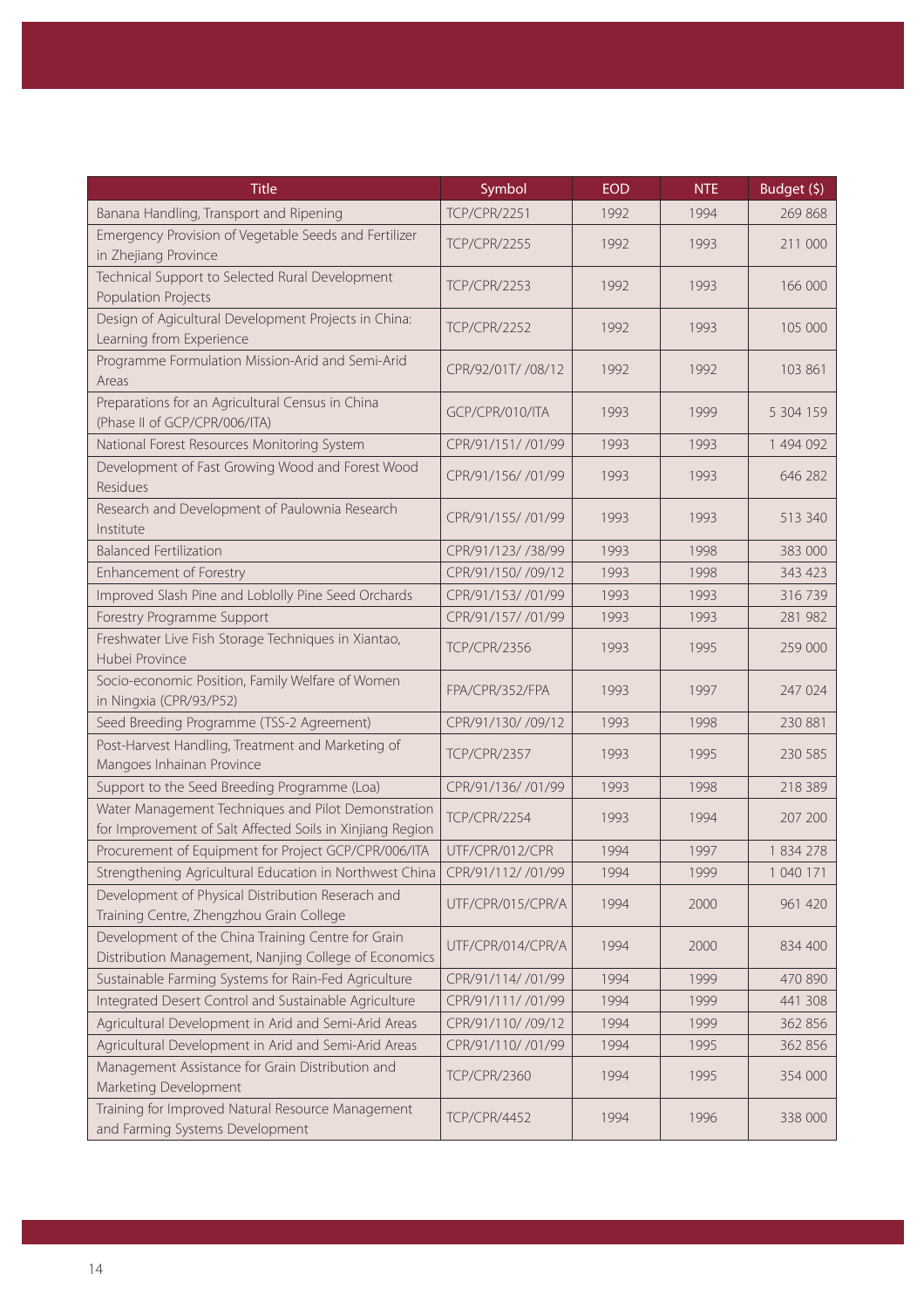| <b>Title</b>                                                                                                            | Symbol              | <b>EOD</b> | <b>NTE</b> | Budget (\$) |
|-------------------------------------------------------------------------------------------------------------------------|---------------------|------------|------------|-------------|
| Management of Wpd Projects (CPR/94/P01)                                                                                 | FPA/CPR/401/FPA     | 1994       | 1996       | 331 957     |
| Northwestern Agriculture Programme Support                                                                              | CPR/91/116/ /01/99  | 1994       | 1999       | 291 000     |
| Development of Feed Resources for the Tropical and<br>Subtropical Parts of China                                        | <b>TCP/CPR/4453</b> | 1994       | 1996       | 270 000     |
| Improved Cold Storage of Kiwi in Henan Province                                                                         | <b>TCP/CPR/2359</b> | 1994       | 1996       | 235 000     |
| Technological Strengthening of Lang Fang Experimental<br>Farm                                                           | <b>TCP/CPR/3451</b> | 1994       | 1995       | 229 000     |
| Rehabilitation of Agricultural Production in Hunan and<br>Jiangxi Provinces                                             | <b>TCP/CPR/4455</b> | 1994       | 1995       | 205 000     |
| Wfp Project Preparation and Implementation Support<br>in China                                                          | CPR/91/623/ /01/99  | 1994       | 1996       | 120 251     |
| Promotion of Small-Scale Oilseeds Industry in<br>Shanxi Province                                                        | <b>TCP/CPR/4557</b> | 1995       | 1997       | 399 500     |
| Shrimp Health Management in Luannan County                                                                              | <b>TCP/CPR/4558</b> | 1995       | 1997       | 277 471     |
| Improvement of Grain Post-Production Systems of<br>Small Farms Sichuan Province                                         | <b>TCP/CPR/4556</b> | 1995       | 1997       | 211 500     |
| Development of Mountain, River and Lake Region in<br>Jiangxi (Phase II)                                                 | CPR/91/143/ /01/99  | 1995       | 1996       | 109 000     |
| Chinese Agricultural Census - Module I                                                                                  | GCP/CPR/020/ITA     | 1996       | 2003       | 4 244 843   |
| SPFP - China                                                                                                            | SPFP/CPR/4501       | 1996       | 2004       | 1 536 257   |
| Rehabilitation of Agricultural Production                                                                               | <b>TCP/CPR/6614</b> | 1996       | 1997       | 360 000     |
| Support to Environmental Monitoring and Sustainable<br>Agriculture in Hubei Province                                    | <b>TCP/CPR/6611</b> | 1996       | 1998       | 270 000     |
| Collection and Conservation of Chinese Crop<br>Germplasm Resources                                                      | <b>TCP/CPR/6613</b> | 1996       | 1997       | 183 000     |
| Improved Cold Storage of Kiwi in Henan Province<br>(Phase II)                                                           | <b>TCP/CPR/6612</b> | 1996       | 1997       | 175 767     |
| Chinese Agricultural Census - Module II                                                                                 | GCP/CPR/025/ITA     | 1997       | 2001       | 880 422     |
| Capacity Building Research and Extension for<br>Sustainable Forest Management                                           | CPR/96/109/ /01/99  | 1997       | 2000       | 461 153     |
| Strengthening the Central Seed Testing Laboratory and<br>training Centre, Shandong                                      | <b>TCP/CPR/6715</b> | 1997       | 1999       | 339 500     |
| Assistance to the Fishery Industry Marketing Information<br>(Infoyu)                                                    | <b>TCP/CPR/6716</b> | 1997       | 1999       | 304 000     |
| Training Programme in Decentralized Development<br>Planning - Sichuan Province (China)                                  | GCP/CPR/023/ITA     | 1997       | 1998       | 242 800     |
| Rapeseed Improvement                                                                                                    | CPR/96/101/ /09/12  | 1997       | 2000       | 207 202     |
| Afforestation Forestry, Research, Planning and<br>Development in the Three North Region (Phase II)                      | GCP/CPR/009/BEL     | 1998       | 2002       | 1 690 836   |
| Emergency Supply of Basic Agricultural Inputs to<br>Farmers Affected by Floods in Jiangxi, Anhui and<br>Hunan Provinces | <b>TCP/CPR/7821</b> | 1998       | 1999       | 400 000     |
| Emergency Supply of Basic Agricultural Inputs to<br>Farmers Affected by Floods in Northeastern Provinces                | <b>TCP/CPR/8822</b> | 1998       | 1999       | 400 000     |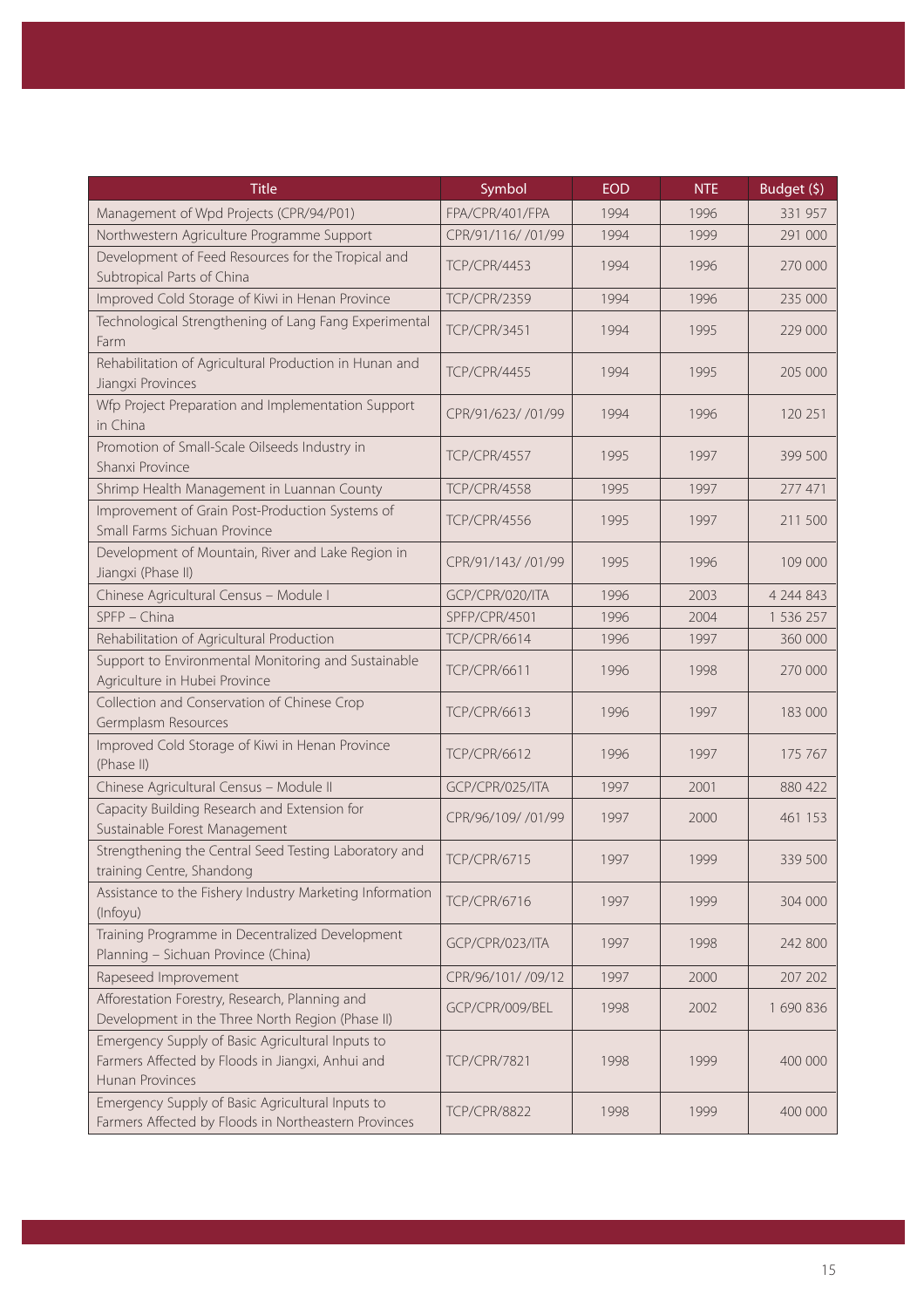| <b>Title</b>                                                                                                                                                     | Symbol              | <b>EOD</b> | <b>NTE</b> | Budget (\$) |
|------------------------------------------------------------------------------------------------------------------------------------------------------------------|---------------------|------------|------------|-------------|
| Emergency Supply of Basic Agricultural Inputs to<br>Farmers Affected by Floods in Northeastern Provinces                                                         | <b>TCP/CPR/7822</b> | 1998       | 1999       | 400 000     |
| Production, Post-Harvest Handling and Treatment of<br>Lichi and Longan                                                                                           | <b>TCP/CPR/6717</b> | 1998       | 1999       | 271 000     |
| Desertification                                                                                                                                                  | CPR/97/002/ /08/12  | 1998       | 1998       | 200 000     |
| Empowerment of Women (CPR/98/P02)                                                                                                                                | FPA/CPR/802/FPA     | 1999       | 2002       | 2 478 790   |
| Integrated Pest Management (IPM) in China                                                                                                                        | GCP/CPR/030/NET     | 1999       | 2003       | 1 983 195   |
| Rehabilitation of Affected Forests, Afforestation and<br>Restoration of the Biological Diversity in<br>Ezhou Municipality                                        | GCP/CPR/034/ITA     | 2000       | 2003       | 520 000     |
| Promotion of Non-Polluted High Quality Vegetable<br>Production in Mountain Area, Anhui Province                                                                  | <b>TCP/CPR/8924</b> | 2000       | 2001       | 305 900     |
| Integrated Pest Management and Storage of Chestnuts<br>in Xinxian County Henan Province                                                                          | <b>TCP/CPR/8925</b> | 2000       | 2001       | 301 000     |
| Capacity Building in Forage Seed Production in Xinijang<br>Autonomous Region (recoded from TCP/CPR/0065)                                                         | <b>TCP/CPR/9065</b> | 2000       | 2002       | 259 568     |
| Rural Rodent Control in Sichuan Province                                                                                                                         | <b>TCP/CPR/8926</b> | 2000       | 2001       | 231 000     |
| Development of Sweet Sorghum for Grain, Sugar, Feed,<br>Fibreand Value-Added By-Products in the Arid<br>Saline-Alkal. Region (recoded from TCP/CPR/0066)         | <b>TCP/CPR/9066</b> | 2000       | 2003       | 103 865     |
| Development of Sweet Sorghum for Grain, Sugar, Feed,<br>Fibreand Value-Added By-Products in the Arid<br>Saline-Alkaline Region                                   | <b>TCP/CPR/0066</b> | 2001       | 2003       | 265 628     |
| Introduction of Management Techniques and Pilot<br>Demostrations for Improvement of Salt Affected Soils<br>in Heilongjiang Province                              | <b>TCP/CPR/0168</b> | 2001       | 2003       | 230 397     |
| Strengthening Capability to Control Residues of Toxic<br>Chemical in Meat and Other Food of Animal Origin                                                        | <b>TCP/CPR/0167</b> | 2001       | 2002       | 202 000     |
| Emergency Assistance to Farmers Affected<br>by Earthquake in Yunnan Province                                                                                     | <b>TCP/CPR/0171</b> | 2002       | 2003       | 340 000     |
| Integrated Control of Peanut Nematode Diseases in<br>Shandong Province                                                                                           | <b>TCP/CPR/0169</b> | 2002       | 2003       | 272 000     |
| Strengthening Distance Education for Agriculture and<br>Rural Development in China                                                                               | <b>TCP/CPR/0172</b> | 2002       | 2003       | 215 753     |
| Integrated Animal Waste Management in Wannian<br>County, Jiangxi Province                                                                                        | <b>TCP/CPR/0170</b> | 2002       | 2003       | 174 315     |
| Poverty Reduction, Food Security, WTO Accession and<br>Policy Reforms in People's Republic of China                                                              | CPR/02/123/ /08/12  | 2002       | 2003       | 125 000     |
| Shelterbelt Management and Control of Asian<br>Longhorned Beetle 'Anoplophora glabripennis' in<br>the Three North Region of China                                | <b>TCP/CPR/2903</b> | 2003       | 2005       | 350 368     |
| Emergency supply of basic agricultural inputs to farmers<br>affected by floods in Huoqiu and Yingshang counties in<br>Anhui province (recoded from TCP/CPR/2906) | <b>TCP/CPR/2905</b> | 2004       | 2004       | 399 427     |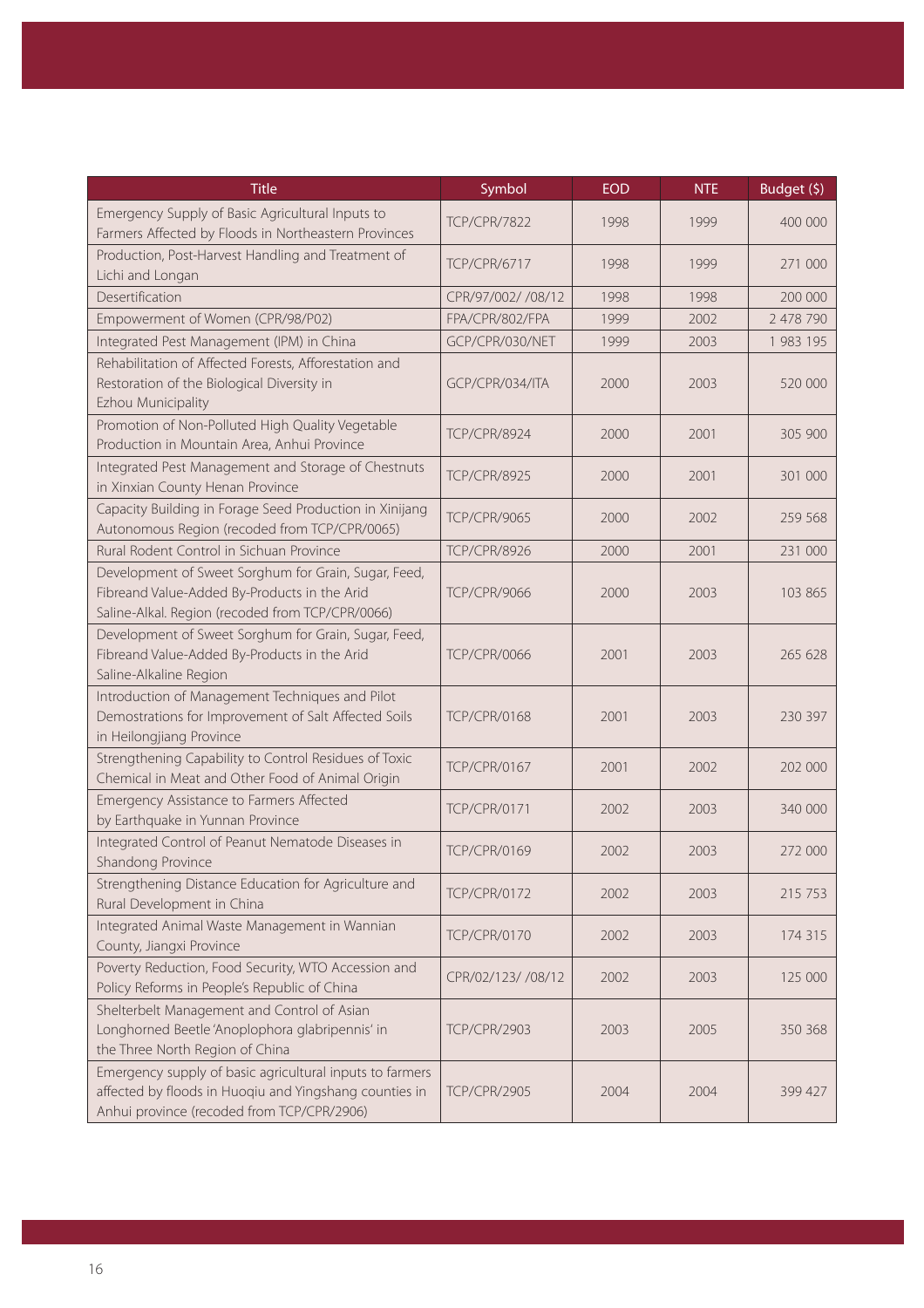| <b>Title</b>                                                                                                                                                                                                                                                          | Symbol              | <b>EOD</b> | <b>NTE</b> | Budget (\$) |
|-----------------------------------------------------------------------------------------------------------------------------------------------------------------------------------------------------------------------------------------------------------------------|---------------------|------------|------------|-------------|
| Emergency assistance for the control of avian influenza                                                                                                                                                                                                               | <b>TCP/CPR/3004</b> | 2004       | 2005       | 387 097     |
| Strengthening Capability of Risk Management of<br>the Animal Husbandry Sector and Promoting<br>Sustainable Development in the Grazing Area of<br>Qinghai Province                                                                                                     | <b>TCP/CPR/2902</b> | 2004       | 2005       | 378 117     |
| Promotion of Advanced Straw Utilization Technologies<br>in Jiangsu Region (recoded from TCP/CPR/2905)                                                                                                                                                                 | <b>TCP/CPR/2906</b> | 2004       | 2005       | 353 382     |
| Strengthening testing capability for food safety                                                                                                                                                                                                                      | <b>TCP/CPR/3007</b> | 2004       | 2006       | 351 921     |
| Improvement of handling and storage of Chinese<br>winter jujube in Wudi County, Shandong Province                                                                                                                                                                     | <b>TCP/CPR/3006</b> | 2004       | 2006       | 326 203     |
| Integrated Control and Comprehensive Utilization of<br>Water Hyacinth (Eichhornia Crassipes)                                                                                                                                                                          | <b>TCP/CPR/2904</b> | 2004       | 2005       | 288 507     |
| Fodder Production and Double Cropping in Tibet<br>(recoded from TCP/CPR/2907)                                                                                                                                                                                         | <b>TCP/CPR/2907</b> | 2004       | 2005       | 253 222     |
| Integrated Animal Waste Management in Wannian<br>County, Jiangxi Province - Phase II of TCP/CPR/0170                                                                                                                                                                  | <b>TCP/CPR/3002</b> | 2004       | 2005       | 203 924     |
| Strengthening Distance Education for Agriculture and<br>Rural Development in China - Phase II of TCP/CPR/0172                                                                                                                                                         | <b>TCP/CPR/3003</b> | 2004       | 2004       | 165 184     |
| Introduction of Management Techniques and Pilot<br>Demostrations for Improvement of Salt Affected Soils<br>in Heilongjiang Province - Phase II of TCP/CPR/0168                                                                                                        | <b>TCP/CPR/3001</b> | 2004       | 2004       | 101 530     |
| Rural Land Registration and Certification Piloting                                                                                                                                                                                                                    | <b>TCP/CPR/3008</b> | 2005       | 2007       | 368 000     |
| Fodder Production and Double Cropping in Tibet -<br>Phase II of TCP/CPR/2907                                                                                                                                                                                          | <b>TCP/CPR/3101</b> | 2006       | 2008       | 137 000     |
| Strengthening Disaster Preparedness in<br>the Agricultural Sector                                                                                                                                                                                                     | <b>TCP/CPR/3105</b> | 2007       | 2009       | 475 300     |
| Capacity building in improved management of alfalfa in<br>the southern mountainous areas of Ningxia Hui<br>Autonomous Region                                                                                                                                          | <b>TCP/CPR/3104</b> | 2007       | 2009       | 410 727     |
| Technical assistance to farmers in konjac seed tuber<br>production and storage in the counties of Qujing City<br>in the Yunnan Province                                                                                                                               | <b>TCP/CPR/3106</b> | 2007       | 2009       | 364 303     |
| Model Development and Capacity Building for<br>Agro-Biodiversity Innovation and System Management                                                                                                                                                                     | UNTS/CPR/001/EC     | 2008       | 2010       | 1 800 000   |
| China Climate Change Partnership Framework-<br>Component 3.4 Enhanced strategies for climate-proofed<br>and environmentally sound agricultural production<br>(C-PESAP): Agricultural development in selected<br>agro-ecosystems of the Yellow River Basin (MDGF-1654) | UNJP/CPR/037/SPA    | 2008       | 2011       | 1 579 753   |
| Agricultural rehabilitation in earthquake affected<br>counties of Sichuan Province - (SIDA component<br>n. 52040028)                                                                                                                                                  | OSRO/CPR/803/SWE    | 2008       | 2010       | 894 670     |
| Emergency support to the rehabilitation of<br>farming-based livelihoods of the earthquake-affected<br>families in Sichuan Province in China                                                                                                                           | <b>TCP/CPR/3108</b> | 2008       | 2009       | 500 000     |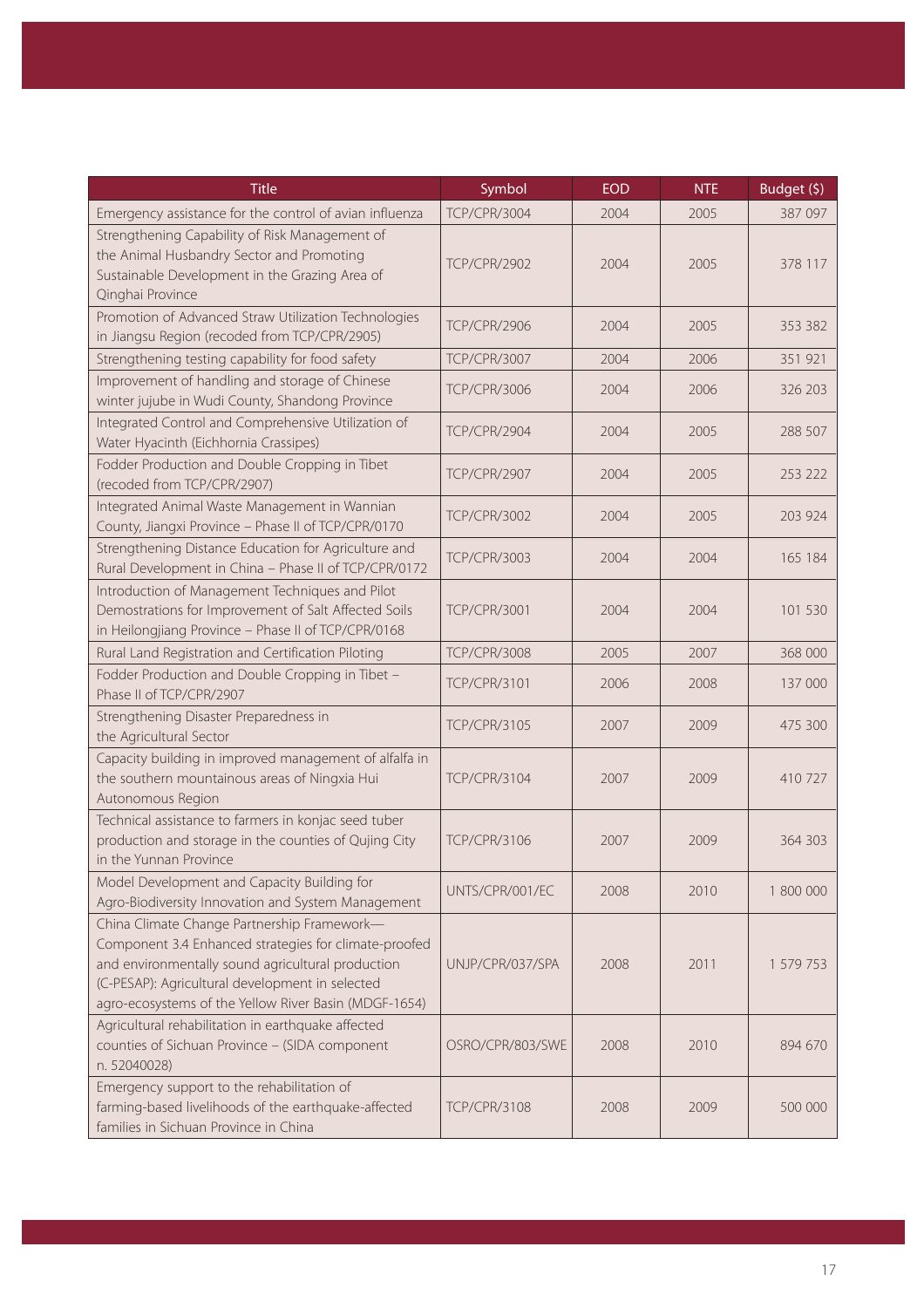| <b>Title</b>                                                                                                                                                                                      | Symbol              | <b>EOD</b> | <b>NTE</b> | Budget (\$) |
|---------------------------------------------------------------------------------------------------------------------------------------------------------------------------------------------------|---------------------|------------|------------|-------------|
| <b>TCP Facility</b>                                                                                                                                                                               | <b>TCP/CPR/3201</b> | 2008       | 2010       | 186 171     |
| Rural Land Registration and Certification Piloting -<br>Phase II of TCP/CPR/3008                                                                                                                  | <b>TCP/CPR/3107</b> | 2008       | 2009       | 180 537     |
| mergency support to the rehabilitation of farming-based<br>livelihoods of earthquake-affected families in Mianzhu<br>County, Sichuan Province, China.                                             | OSRO/CPR/802/LUX    | 2008       | 2009       | 146 413     |
| Supporting policy, legal and institutional frameworks for<br>the reform of forest tenure in China's collective forests<br>and promoting knowledge exchange                                        | GCP/CPR/038/EC      | 2009       | 2012       | 2 701 371   |
| Improving nutrition and food safety for China's most<br>vulnerable women and children - MDGF-1991                                                                                                 | UNJP/CPR/041/SPA    | 2009       | 2012       | 1 048 600   |
| Agricultural rehabilitation in earthquake affected<br>counties of Sichuan Province.                                                                                                               | OSRO/CPR/801/BEL    | 2009       | 2010       | 715 308     |
| Better management of freshwater aquaculture in<br>Pingjiang County, Hunan Province                                                                                                                | <b>TCP/CPR/3202</b> | 2009       | 2010       | 396 000     |
| Improvement of aquaculture food safety in<br>Hubei Province                                                                                                                                       | <b>TCP/CPR/3203</b> | 2009       | 2010       | 390 000     |
| The China Culture and Development Partnership<br>Framework - (MDGF-1692)                                                                                                                          | UNJP/CPR/040/SPA    | 2009       | 2012       | 236 095     |
| Action Research and Training for Prevention and<br>Management of Actinidia Root Rot Disease among<br>Smallholder Farmers in Leye County, Guangxi Province                                         | <b>TCP/CPR/3301</b> | 2010       | 2012       | 425 000     |
| Enhancing food security and improving livelihoods in<br>concert with environmental protection for farmers and<br>herders in poverty-stricken ethnic minority areas of<br>Western Sichuan Province | <b>TCP/CPR/3204</b> | 2010       | 2011       | 398 000     |
| Demonstration of Estuarine Biodiversity Conservation<br>Restauration and Protected Area Networking<br>in China (PPG)                                                                              | GCP/CPR/046/GFF     | 2010       | 2011       | 120 000     |